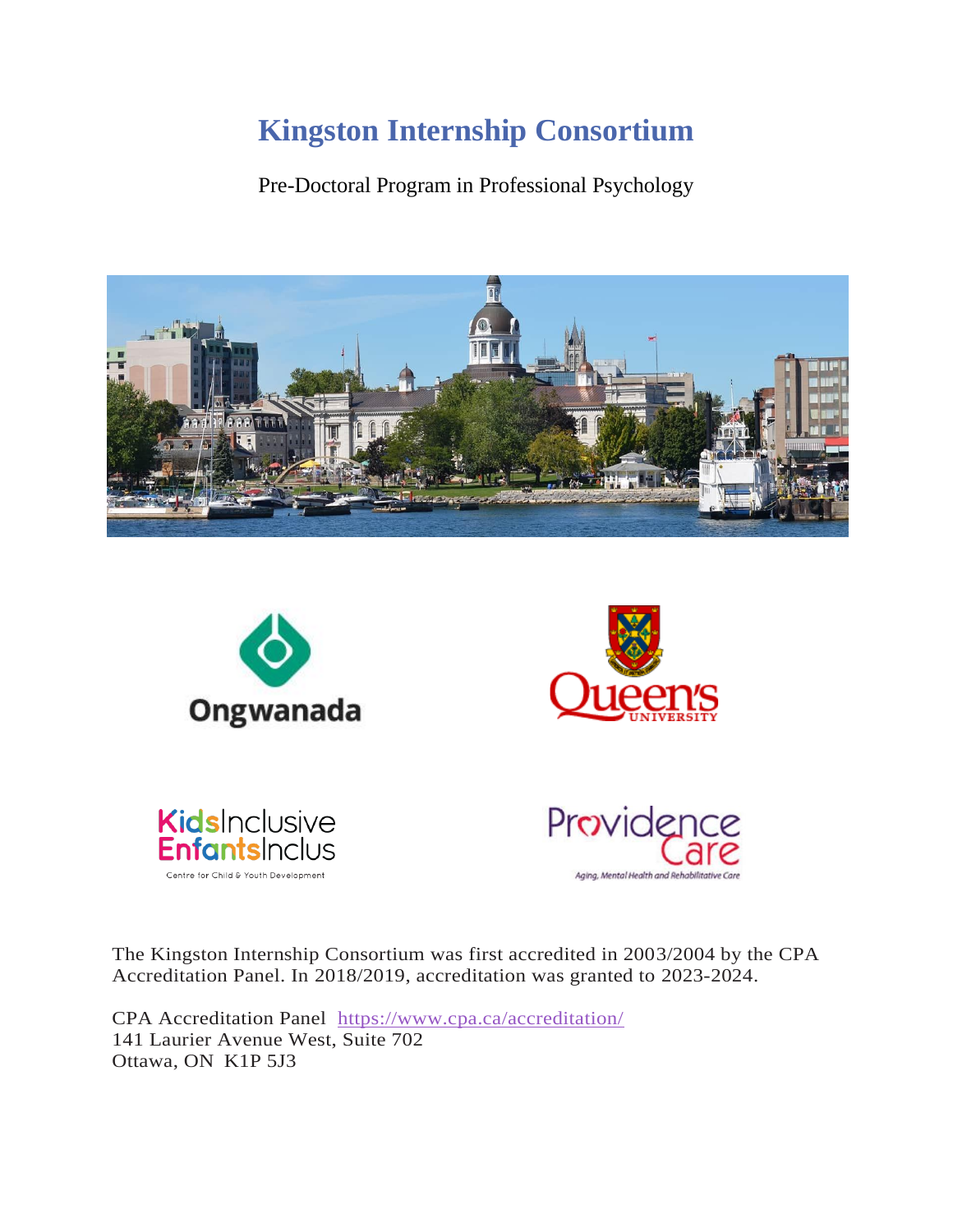# **Table of Contents**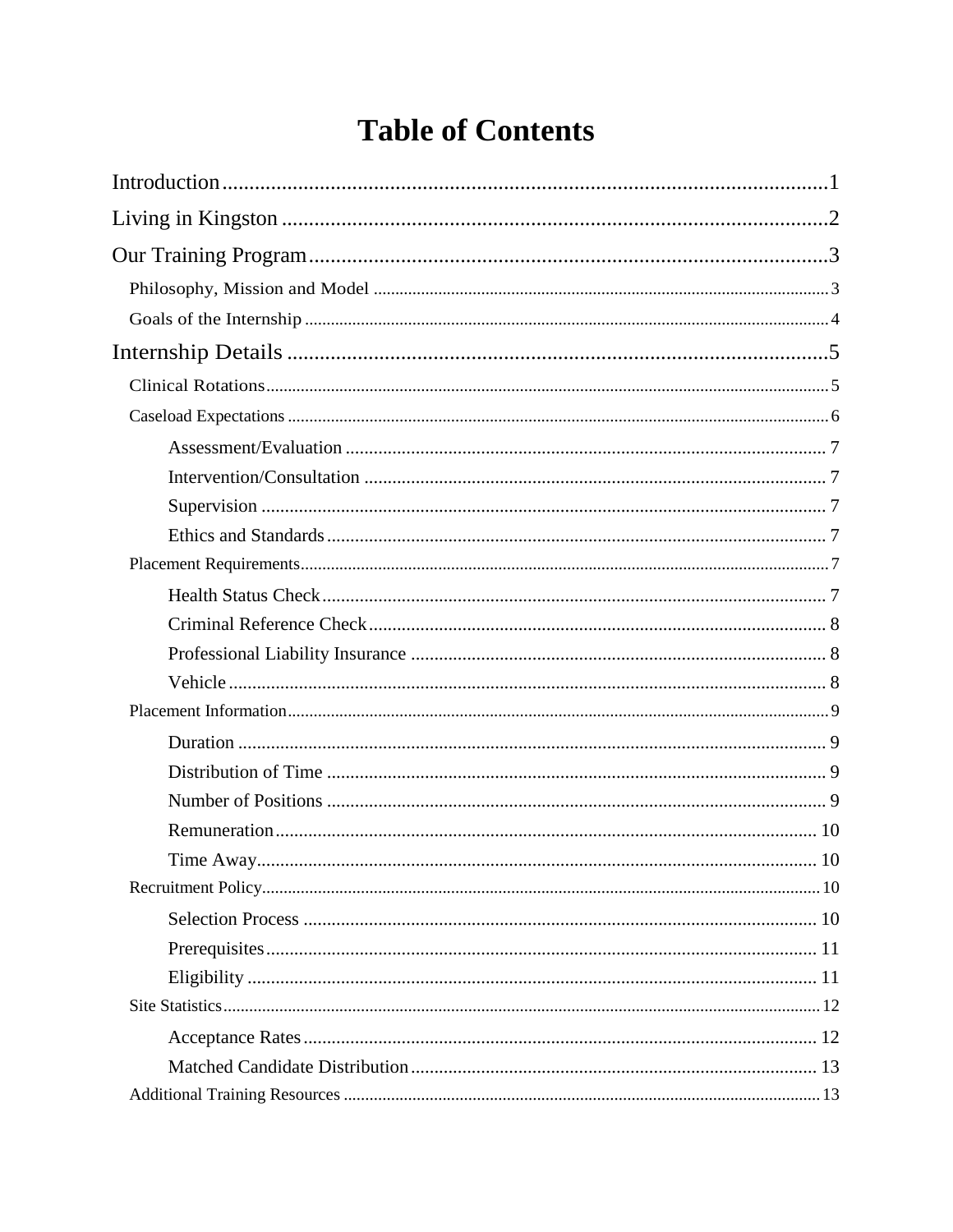| <b>Providence Care Hospital</b>                                                                 |  |
|-------------------------------------------------------------------------------------------------|--|
|                                                                                                 |  |
| Providence Care Hospital: Mental Health Services - Seniors Mental Health 18                     |  |
| Providence Care Hospital: Mental Health Services - Dual Diagnosis Consultation Outreach Team 20 |  |
| Queen's University – Department of Psychiatry Developmental Disabilities Consulting Program21   |  |
| KidsInclusive                                                                                   |  |
|                                                                                                 |  |
|                                                                                                 |  |
|                                                                                                 |  |
|                                                                                                 |  |
|                                                                                                 |  |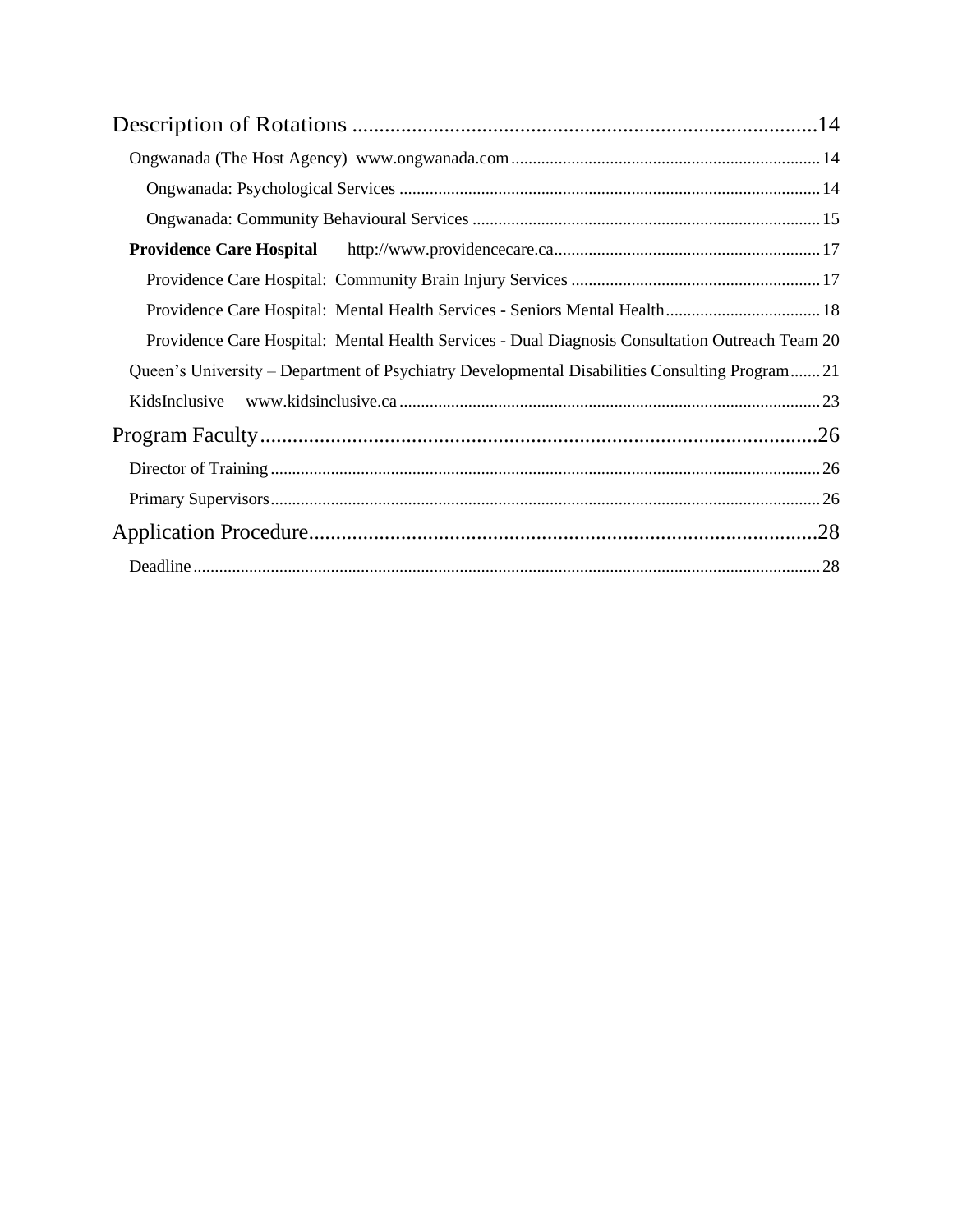## **Introduction**

<span id="page-3-0"></span>The Kingston Internship Consortium offers an exciting opportunity for psychology interns to expand their clinical skills and apply their acquired knowledge working with individuals across the lifespan, including children and adolescents, adults, and seniors. The Kingston Internship Consortium (KIC) was thoughtfully constructed to emphasize training that best meets the needs of the trainee. Our generalist approach develops psychologists whose broad knowledge, skills and values can be applied to working within a wide range of clinical areas and populations, by providing training experiences across the lifespan with individuals who have issues in their physical, emotional, cognitive, social and/or occupational participation that have occurred as a result of developmental, illness, trauma, or injury processes. The KIC prepares a psychology intern to practice in the many roles of a Clinical Psychologist.

The KIC combines the resources of four well-established Kingston agencies, which each provide a unique perspective on the role and skills required of psychologists. The agencies are **Ongwanada, Queen's University, Providence Care Hospital, & KidsInclusive (formerly the Child Development Centre)**. These four agencies share several philosophies:

- There is a common emphasis on client-centred values.
- The Psychological Services staff works within inter-professional teams that include the identified person, a variety of health-related professionals, family members and caregivers.
- The internship faculty and their employing agencies are affiliated with various academic departments at Queen's University, including the Department of Psychology, Department of Psychiatry, and the School of Graduate Studies and Research and various programs at St. Lawrence College.

Although the participating agencies share key philosophies, there are also important differences among the agencies that provide a breadth of experience for the interns. The first difference is the diversity of populations served. This diversity provides our interns with opportunities for training with persons with multiple types of disabilities, diagnoses, and varied age groups. Our intern's training opportunities occur in hospitals (both inpatient and outpatient), in the community, and involve all core competencies required for licensing as a Clinical Psychologist.

The second difference among the agencies involves the systems under which the agencies operate. The agencies involved are under the direction of different Ontario government ministries (Health and Long-term Care; Children, Community and Social Services) and have differing work cultures. The different systems provide opportunities for our interns to train within different operating perspectives, providing a larger systems perspective to the role of the psychologist.

Participation in the multiple agencies allows our interns to directly compare and contrast the diverse service delivery models, community demands for service and the role of the psychologist. The supervising psychologists have been educated at a variety of universities and thus also provide diversity in clinical perspective to the overall learning experience.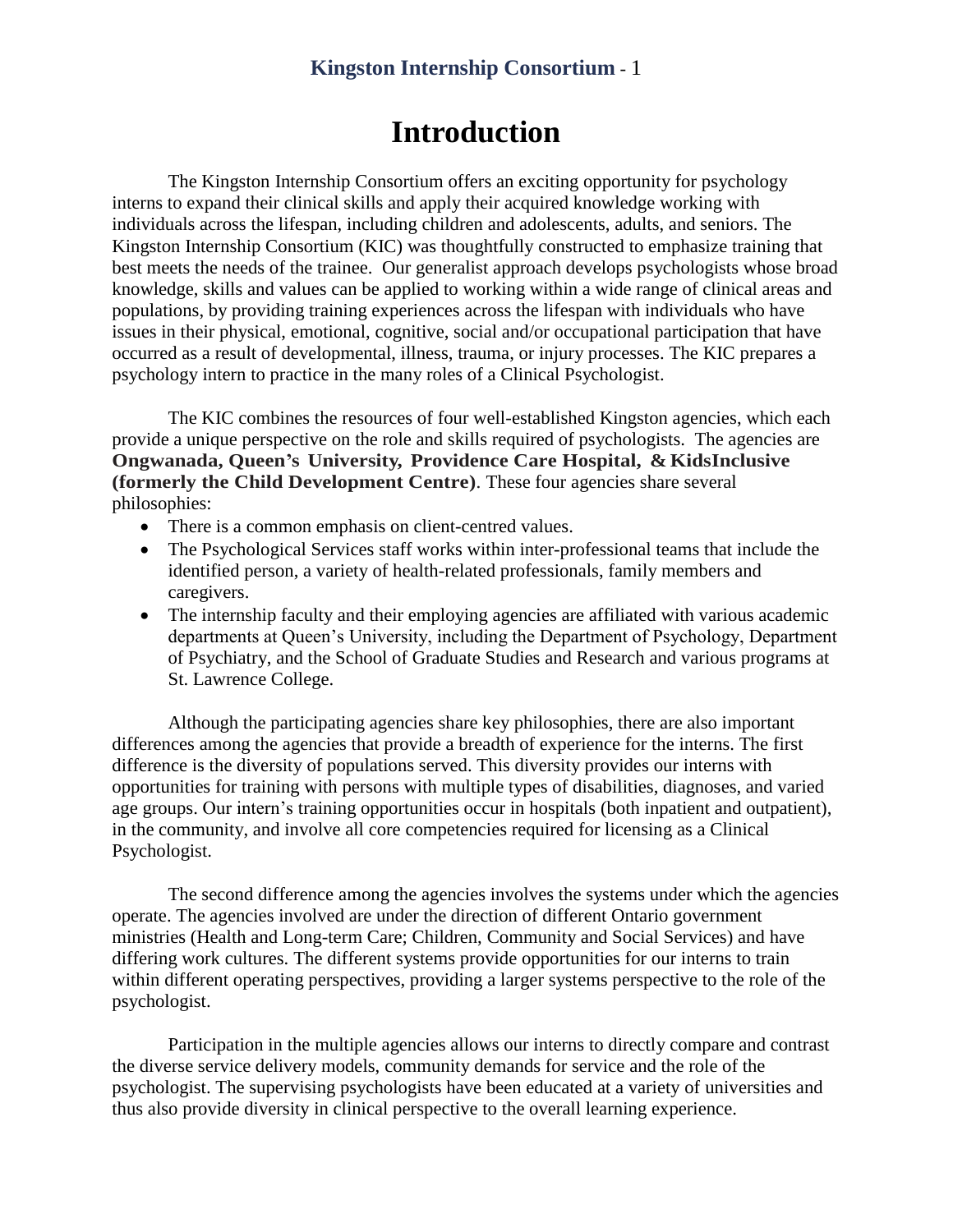Due to the multiple sites having academic affiliations, interns will also be exposed to different supervision models for junior students, oversight of non-regulated health professionals, and opportunities for peer supervision with other graduate healthcare students.

Finally, the supervising psychologists are registered in a variety of practice areas which further enrich the training experience by allowing our interns to appreciate the various competencies involved in differing practice areas.

## **Living in Kingston**

<span id="page-4-0"></span>Kingston is located on the traditional lands of the Huron-Wendat and the Mississauga of the Ojibways. To the local Indigenous Peoples, this place has long been known as Katarokwi, meaning "a place where there is clay." In Anishinaabemowin, it is "Gaadanokwii." In Mohawk, it is "Ken'tarókwen." Kingston/Katarokwi acknowledges the everlasting presence of other Indigenous nations, the Métis, Inuit, and other First Nations. We are grateful to reside in and visit this territory and acknowledge that each of us has a responsibility to honour these lands by walking gently and respectfully upon them and enjoying the immense beauty of the natural landscape.

Equidistant from Toronto, Montreal and Ottawa, where the St. Lawrence River meets Lake Ontario and the Rideau Canal, Kingston is a stunning, historic city that consistently ranks as one of the best places to live in Canada. In 2014, Kingston was named one of the top seven most intelligent communities in the world by the Intelligent Community Forum (ICF).

Kingston is also rich with history and culture. It was established in 1673, making it the oldest city in Ontario. It was named the First Capital of a United Canada way back in 1841. Later it would serve as the home to Canada's first Prime Minister, Sir John A. Macdonald.

Today, Kingston is a well-known tourism hotspot as its many historical attractions, such as Fort Henry; the Rideau Canal and Market Square, make it an incredible place to visit. New additions to the city, such as the Leon's Centre concert venue, and the Invista Centre multipurpose recreational facility, have added to the quality of life in the city for its residents.

Kingston has been described as a city that has all the amenities of a large urban centre, yet maintains a small-town charm. Its three post-secondary institutions - Queen's University, the Royal Military College of Canada and St. Lawrence College - make it a hub for innovation; a city with a growing economy and thriving industries. Simply put, it is a great place to relocate to for the purpose of study or to advance a career.

<https://www.cityofkingston.ca/explore/about-kingston> <https://www.visitkingston.ca/plan/getting-to-kingston/> Flyover video of Kingston: <https://www.youtube.com/watch?v=UZzdZqFpSxA> Invest Kingston video: <https://www.youtube.com/watch?v=bbmsTnwGj1w>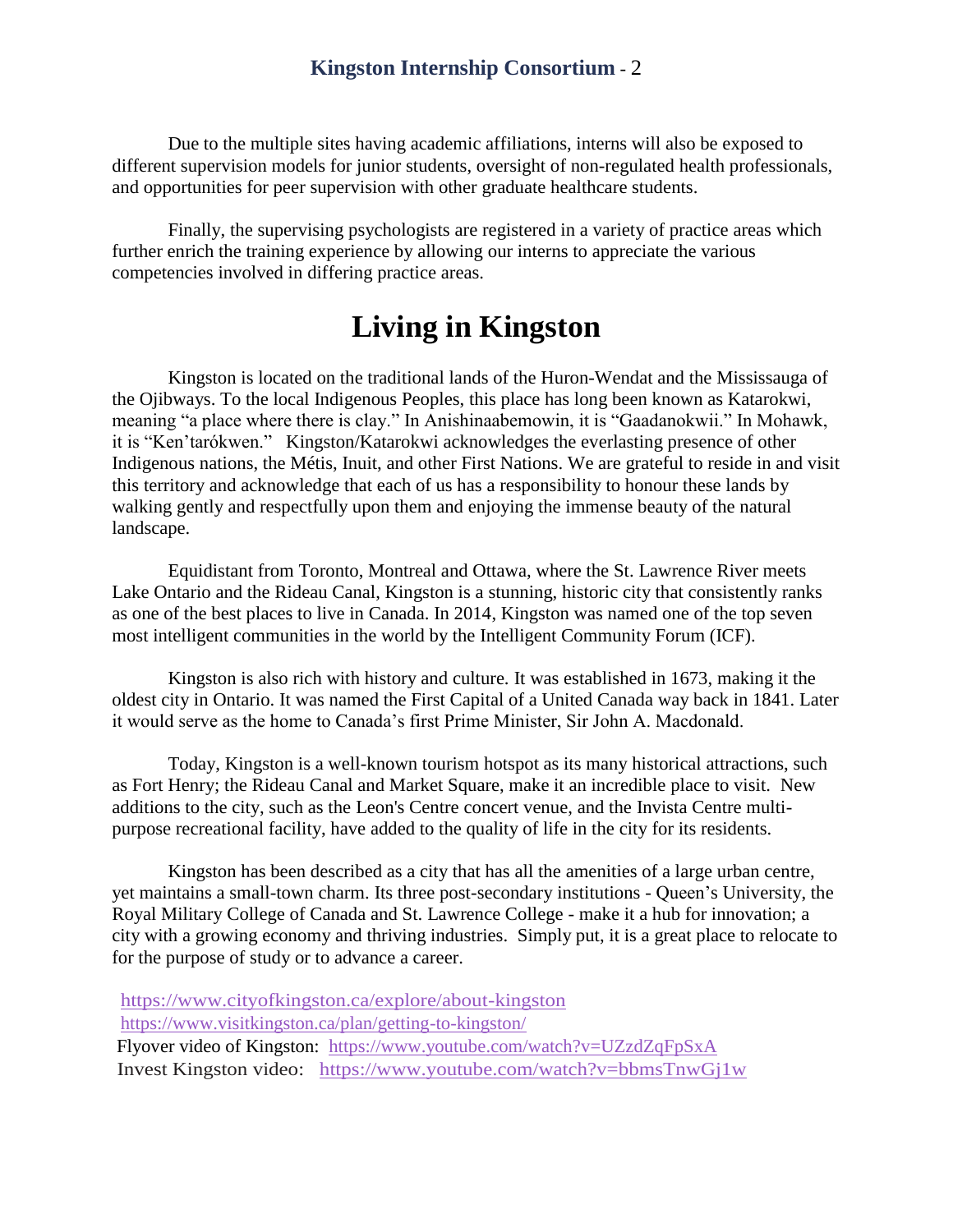## **Our Training Program**

Our Mission

<span id="page-5-0"></span>The Kingston Internship Consortium's training focus is to develop psychologists whose broad knowledge, skills and values can be applied in clinical psychology as well as to ensure that they are competent to utilize the knowledge, skills and values working within a wide range of clinical areas and populations.

In addition to applied training in the core competencies of Psychological Services practice (Interpersonal Relationships, Assessment and Evaluation, Intervention and Consultation, Research, Ethics and Standards, Supervision) our approach emphasizes the scientist-practitioner model to all aspects of Psychological Services.

Training opportunities occur while working with multifaceted complex cases within the contexts of populations with acquired and developmental disabilities, using the resources across four agencies. The collaboration among the varied agencies (which are funded by different government ministries) provides exceptional opportunities for clinical and role diversity in settings that are hospital and community based, involve multiple inter-professional teams, various supervision roles, and a variety of practice models.

A unique aspect of our training program is this rich diversity with a core emphasis on training across the lifespan in the breadth and depth of psychological practice.

#### <span id="page-5-1"></span>**Philosophy, Mission and Model**

The philosophy of the Kingston Internship Consortium is to foster the development of the skills required to be a clinical psychologist. Clinical psychologists are involved in Psychological Services in several ways and the internship represents the range of practice within psychology: primarily as clinicians, with interests in clinical service, research and teaching.

This internship espouses the "Scientist-Practitioner" model of psychology in that it combines the scientific foundation of psychology with its practice applications, training clinical psychologists both as scientists and practitioners. Therefore training will include experience in up-to-date assessment techniques, using empirically supported interventions, undertaking objective evaluation of treatment outcomes and efficacy (i.e., clinical accountability), and participating in research.

Although this internship places an emphasis on working with individuals with disabilities, the internship takes an inclusive perspective regarding disability. Like the World Health Organization (WHO), the internship defines *disability* as impairments limiting participation dependent on context that can happen to anyone at any time. Our focus in this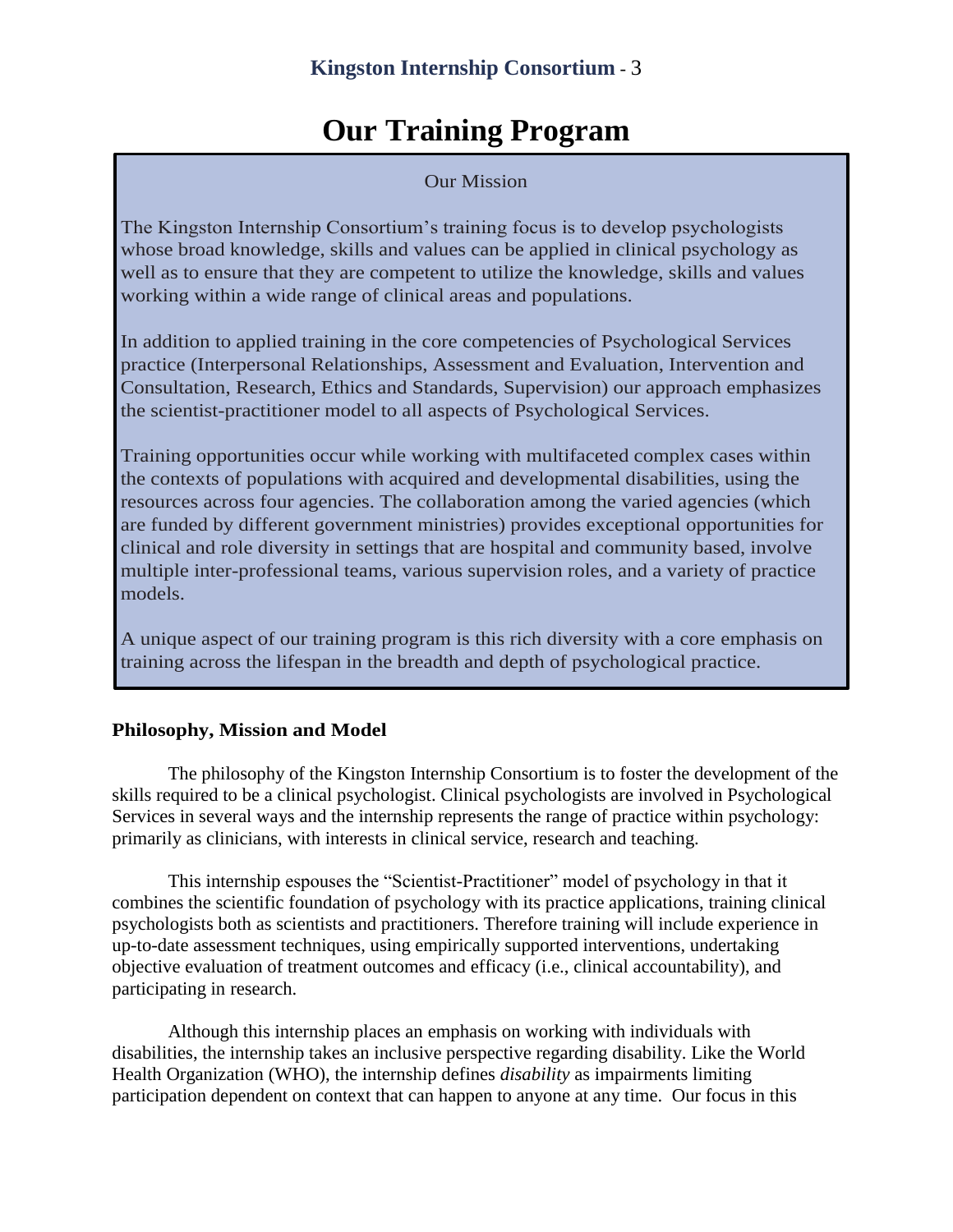internship is to build on skills and core competencies and not to focus on a single population (e.g., persons with physical disabilities).

Our interns are expected to be prepared for internship with the required foundational knowledge in biological, social, individual, and cognitive-affective bases of behaviour; learning theory; research design and methodology, statistics and psychological measurement. As well, interns are expected to have had the requisite assessment, intervention, and supervision hours and experience. Our interns will learn to apply the knowledge they have and refine their skills, as well as acquire new knowledge and skills. It is our strongly held belief that having the knowledge and skills involved in this model of training enhances the calibre of the clinician. Through the internship we aim to enable the intern to use both clinical and research skills seamlessly in practice.

#### <span id="page-6-0"></span>**Goals of the Internship**

By the end of internship our program aims for alumni to have internalized the training goals as part of their identity as a psychologist. The training goals of the internship are:

- 1. Develop the core competencies as a clinical psychologist, and their relevance to the multiple roles of the psychologist;
- 2. Develop effectiveness working within inter-professional teams;
- 3. Develop experience to applied (case based), relevant (program evaluation, funded) research agendas as per the scientist practitioner model;
- 4. Develop knowledge of relevant legislation, professional standards, and ethical issues and behaviours;
- 5. Develop understanding of work within different organizational cultures, different populations, across the lifespan.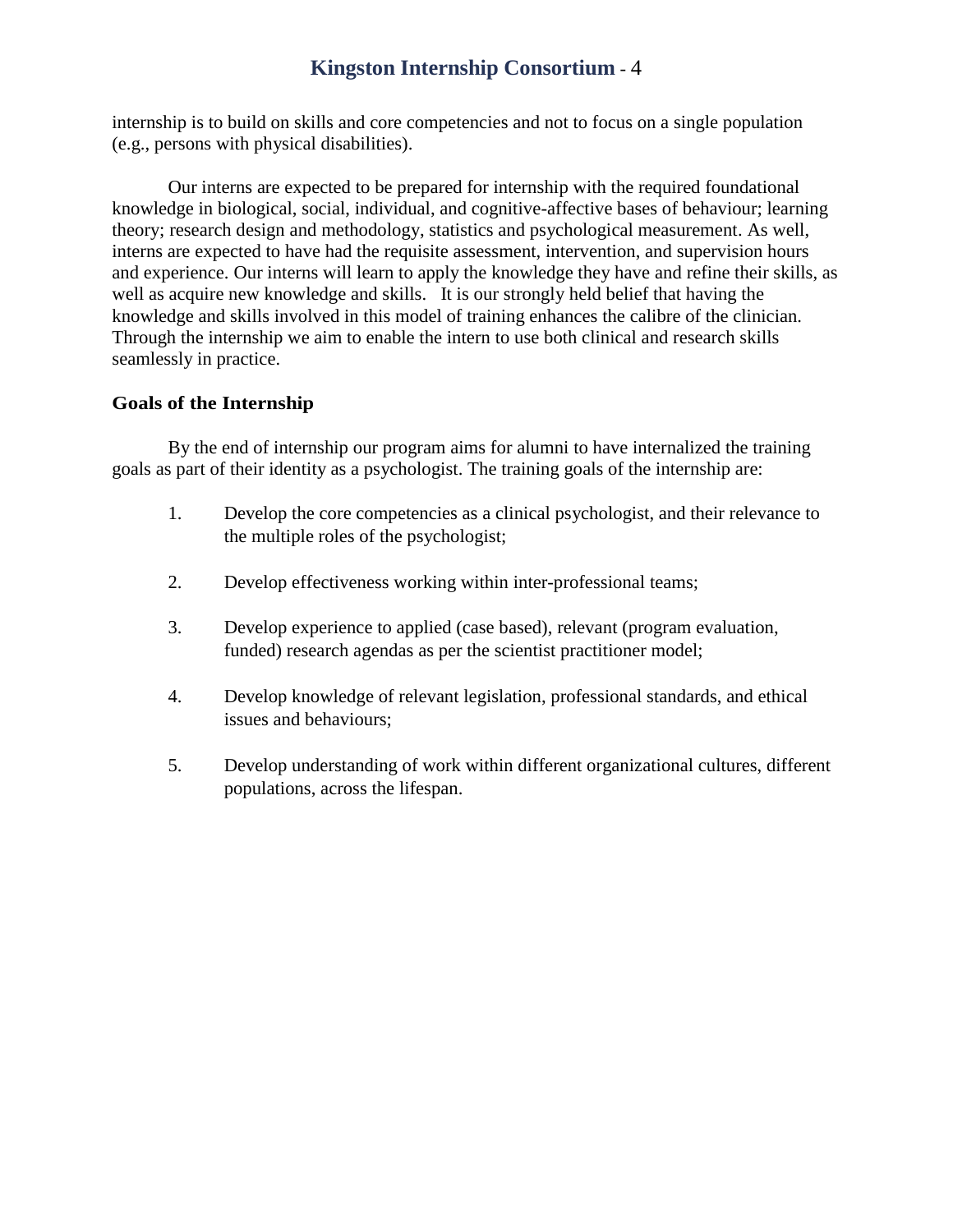## **Internship Details**

#### <span id="page-7-1"></span><span id="page-7-0"></span>**Clinical Rotations**

Over the course of training, the intern will complete 3 non-overlapping rotations of 4 months each. The clinical rotations will vary somewhat from year to year, depending on the specific interests or knowledge needs of the intern, the availability of programs and supervisors, and the clinical demands being faced by the agencies. The rotations selected are intended to provide experiences across the lifespan (i.e., children/adolescents and adults/seniors), and across disability types (i.e., acquired and. developmental). Table 1 provides the rubric for determining rotations and is the basis for decision making related to our mission and training model.

**Disability**

Table 1: KIC rotation settings by population and origin

|                 | <b>Disability</b>    |                                                                        |                                                       |  |
|-----------------|----------------------|------------------------------------------------------------------------|-------------------------------------------------------|--|
|                 |                      | Neurodevelopmental                                                     | Neurocognitive                                        |  |
| Across Lifespan |                      | Ongwanada - Community Behaviour<br><b>Services</b>                     | Ongwanada - Community<br><b>Behaviour Services</b>    |  |
|                 | Child/<br>Adolescent | Queen's University - Developmental<br>Disabilities Consulting Program; | KidsInclusive;                                        |  |
|                 |                      | KidsInclusive;                                                         |                                                       |  |
|                 | Adult/<br>Seniors    | Ongwanada - Psychological<br>Services                                  |                                                       |  |
|                 |                      | Ongwanada - Community<br>Behaviour Services,                           | Providence Care -<br>Senior's Mental Health           |  |
|                 |                      | Providence Care – Dual<br>Diagnosis Community Outreach<br>Team;        | Providence Care-<br>Community Brain Injury<br>Service |  |
|                 |                      | Queen's University – Developmental<br>Disabilities Consulting Program; |                                                       |  |

As part of planning, potential interns are encouraged to include their rotation preferences in their application letters, are asked about their preferences of rotations during the interview process and then are contacted for further suggestions once they are successfully matched with the KIC. The Kingston Internship Advisory Committee reviews each intern's preferences, the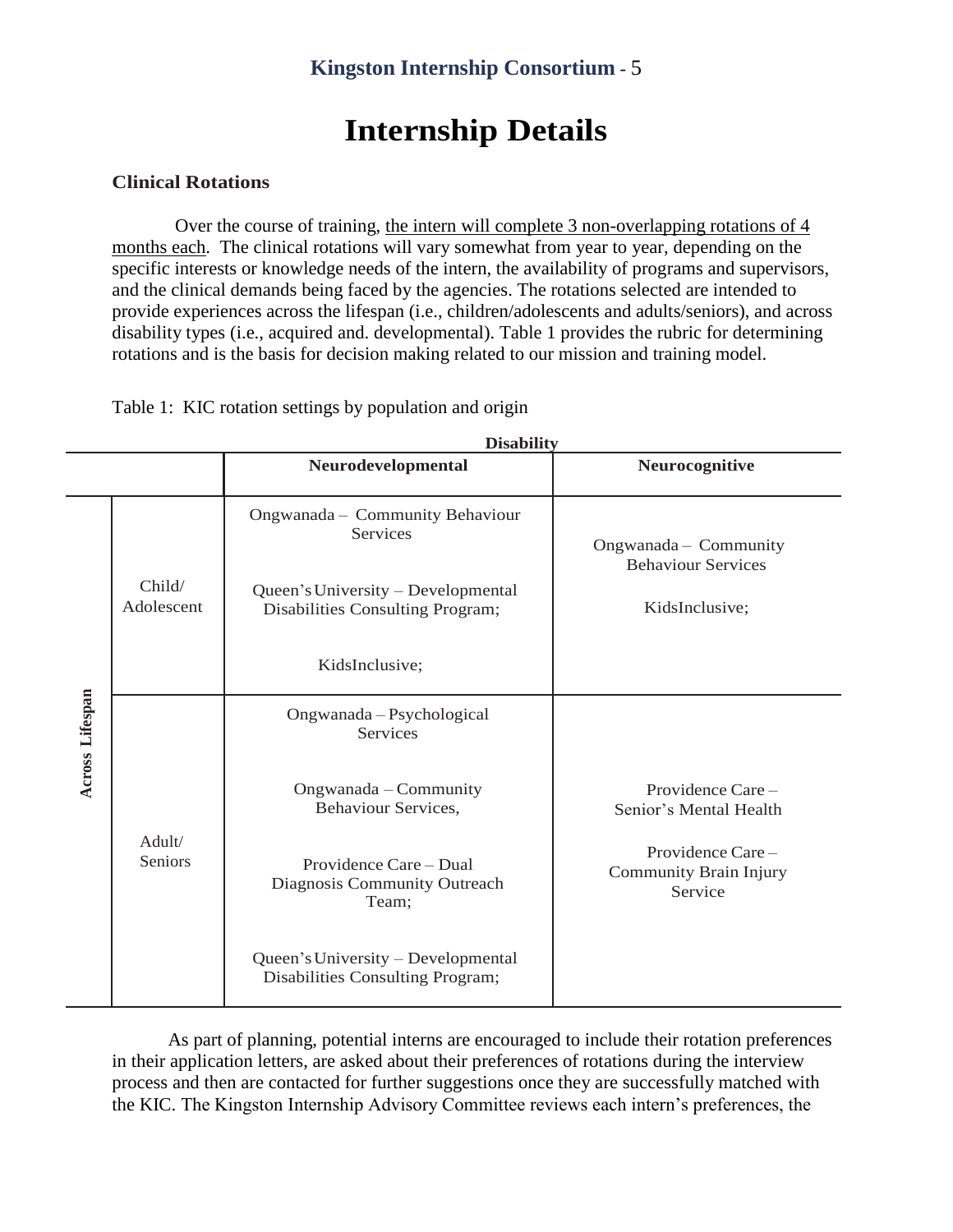availability of the supervisors, and the fit of the requested rotations with the intern's background preparations and determines the rotation schedule that will best meet both the intern's training needs and the mission of the KIC.

| Intern | <b>Sept-Dec</b>     | Jan-Apr                               | May-Aug                                                      |
|--------|---------------------|---------------------------------------|--------------------------------------------------------------|
| A      | KidsInclusive       | <b>Providence Care</b><br><b>CBIS</b> | Providence Care DDCOT<br>$\alpha$<br>Queen's University DDCP |
| B      | Providence Care SMH | KidsInclusive                         | Ongwanada PS                                                 |
| C      | Ongwanada PS        | Providence Care SMH                   | Ongwanada CBS                                                |

Table 2: Examples of rotation schedules from previous interns

In addition to spending time at their rotation, interns spend one day a week (typically Mondays) at Ongwanada (either at the main ORC site or Crescent Centre) and are provided individual work space, phone extension and email regardless of what other rotations they will be completing. This day offers interns an opportunity to connect with each other on a regular basis, meet with the Director of Training, and have dedicated time to work on their own research (e.g. dissertation, presentation, publication). In the past, interns who have completed dissertation prior to internship have also used this time to prepare for professional exams or interviews. Professional Development Seminars are held monthly with other internship sites in Kingston to allow for discussion of ethical/professional development issues across multiple contexts.

In order to have a cohesive program across agency sites, the interns also participate in a number of professional development activities. These activities include attending Providence Care Hospital Journal Club, participating in the internship applicant review process, attending Ontario Association on Developmental Disabilities conference in April, and partaking in the Non-Violent Crisis Intervention training at Ongwanada. Each intern also meets with the Director of Training on a monthly basis in order to ensure that the intern's training needs are being met.

#### <span id="page-8-0"></span>**Caseload Expectations**

The intern will complete a number of clinical practice activities (e.g., assessments, interventions, consultations) in each setting for a variety of presenting problems (e.g., cognitive, behavioural, mood) and diagnostic issues (e.g., developmental disability, dementia, mood disorders, dual diagnosis). The intern will also develop skills in communicating results in both verbal consultations and written reports for fellow professional colleagues, community agencies, families, and individuals. Through the unique challenges of COVID-19, all of our sites have adapted in the delivery of clinical service. Although assessments, interventions, consultations, interdisciplinary team meetings and feedback sessions have all been delivered through video/virtual platforms, in-person services have continued with appropriate personal protective equipment, following site specific guidelines.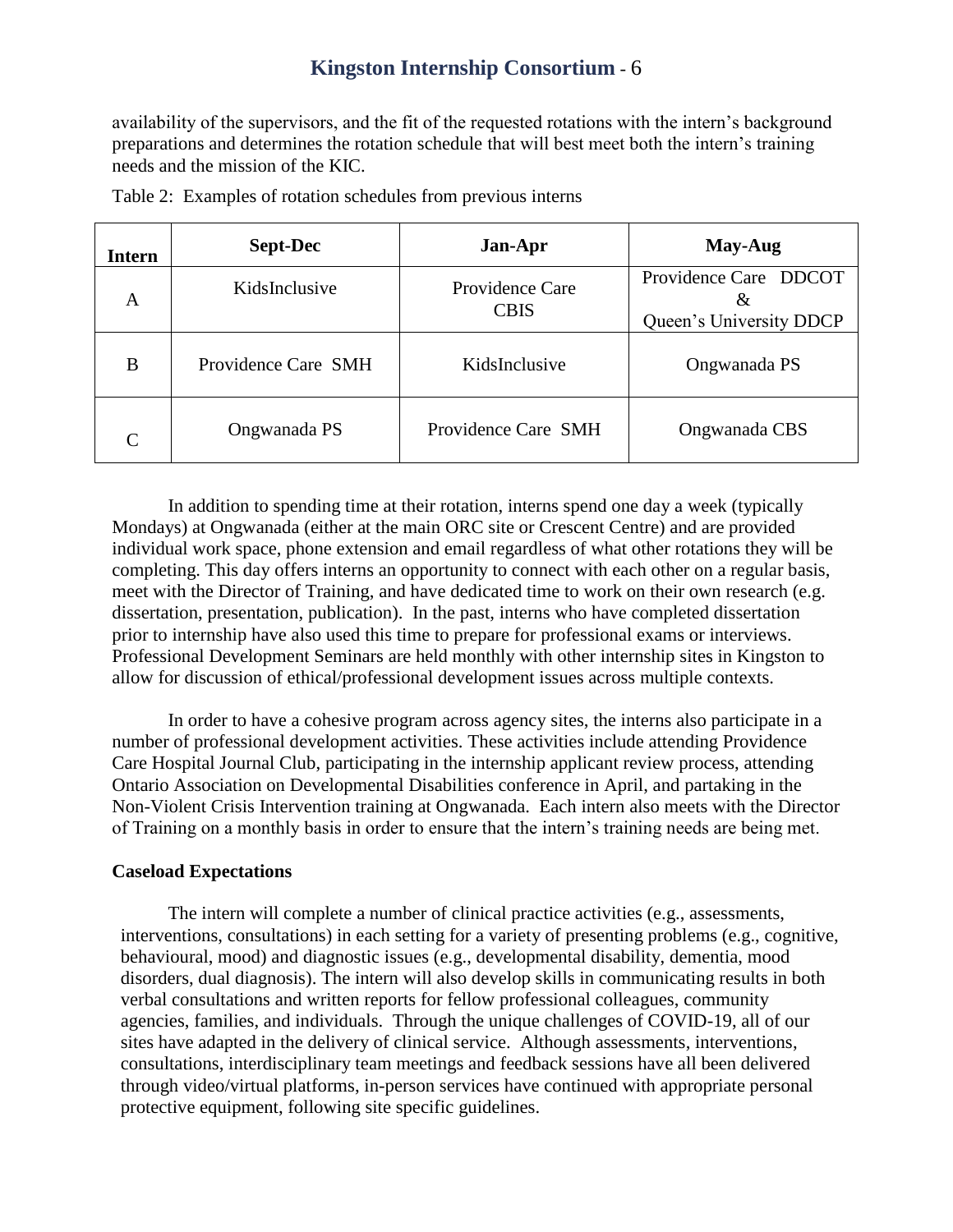Given the changing nature of sites and clinical pressures in an ever-changing health-care system, we are unable to predict the exact numbers or types of cases. However, *meeting our intern's training needs is a priority for us*. We also endorse being thoughtful, thorough and accurate, rather than meeting an arbitrary set number of cases/activities. The examples of types of experiences that prospective intern can anticipate include:

#### <span id="page-9-0"></span>*Assessment/Evaluation*

- comprehensive cognitive/diagnostic assessments of children, adolescents, adults, and/or seniors (issues may include: competency, adaptive behaviour, dual diagnosis, function of behaviour)
- related to program effectiveness and service delivery

#### <span id="page-9-1"></span>*Intervention/Consultation*

- various intervention strategies with children, adolescents, adults, and / or seniors
- exposure to various techniques and models of psychotherapy
- multidisciplinary meetings
	- o within organizations
	- o with other agencies or
	- o with professionals external to organization
- with family/caregivers

#### <span id="page-9-2"></span>*Supervision*

- of junior students
- of unregulated professionals
- with graduate healthcare students

#### <span id="page-9-3"></span>*Ethics and Standards*

- Professional Development Seminar
- ethics presentations on rotations
- pertinent legislation is discussed on rotation

Interns are also expected to participate in educational opportunities provided by the participating and other community agencies. As well, the intern is expected to share knowledge with fellow interns and professional faculty through presentation of cases, conference summaries, and/or grand round presentations. Research opportunities vary from year to year and are dependent upon the formal and funded research activity of the supervising faculty. At a minimum, the intern is expected to be able to conduct a literature review of a topic area relevant to an active case and present that information at a clinical case conference for each rotation site.

#### <span id="page-9-4"></span>**Placement Requirements**

#### <span id="page-9-5"></span>*Health Status Check*

Prior to commencement of the placement, the intern must provide proof of the following to the Director of Training: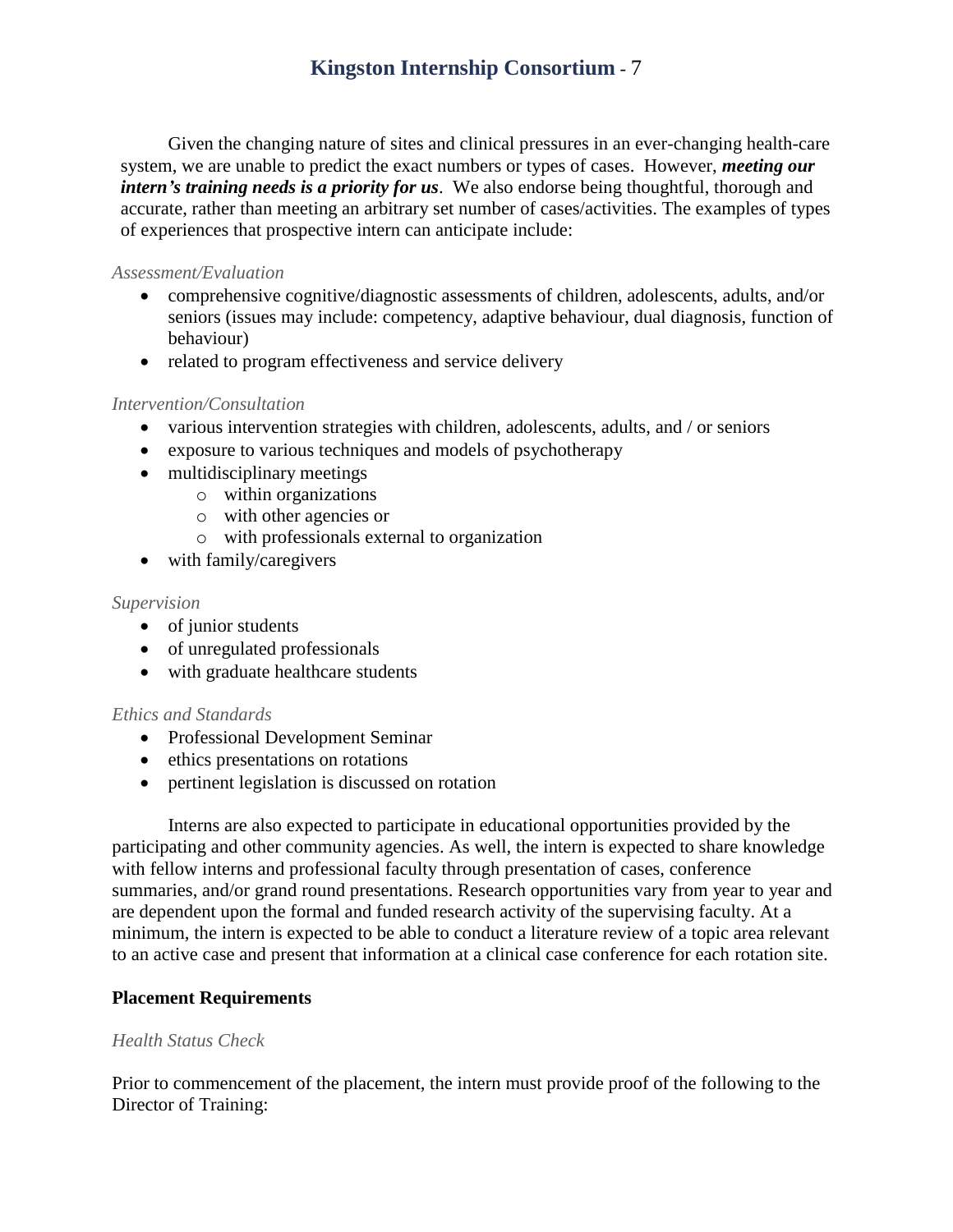- All updated immunizations (including two step TB test, Hepatitis B, MMR, and Varicella).
- Proof of COVID-19 vaccination (minimum 2 doses)

There are additional requirements for the rotations at KidsInclusive and Providence Care Hospital.

At KidsInclusive, at least two weeks prior to commencement of the placement, the intern must provide a completed Placement Immunization Record that includes mask fit information. The immunization record may be provided by the educational institution for students in health care programs. Students in other disciplines must fill out the form provided by Occupational Health Services. The immunization record includes the following:

- TB test two step
- Proof of COVID-19 vaccination (minimum 2 doses)
- Blood Screening for Anti HBS, Varicella, Measles, Mumps, Rubella antibody
- Documentation of Immunization for: Hepatitis B Vaccine, Influenza, Tetanus, Varicella, Measles/Mumps/Rubella

#### <span id="page-10-0"></span>*Criminal Reference Check*

- Criminal Reference Check for working with vulnerable populations which is dated within the previous 6 months
- Ongwanada will reimburse interns who incur a fee for the Criminal Reference Check upon submission of the receipt to the Director of Training.

#### <span id="page-10-1"></span>*Professional Liability Insurance*

Prior to placement, the intern must have /obtain/renew personal Professional Liability Insurance. This insurance is independent of your university's coverage. This insurance is tax deductible, so please remember to file the receipt. Liability Insurance can be obtained through BMS group [\(http://www.psychology.bmsgroup.com/\)](http://www.psychology.bmsgroup.com/).

Membership in the Canadian Psychological Association will make the insurance purchase much less expensive. <http://www.cpa.ca/insurance/business>

#### <span id="page-10-2"></span>*Vehicle*

The nature of the work at some of the sites is in the community and crosses several counties in the eastern Ontario region. Though not necessary, our past interns have found it useful to have access to a vehicle. Interns who will use their own vehicle will need to provide documentation and maintain a valid license and valid insurance, including coverage for business purposes. Compensation for internship related mileage is provided.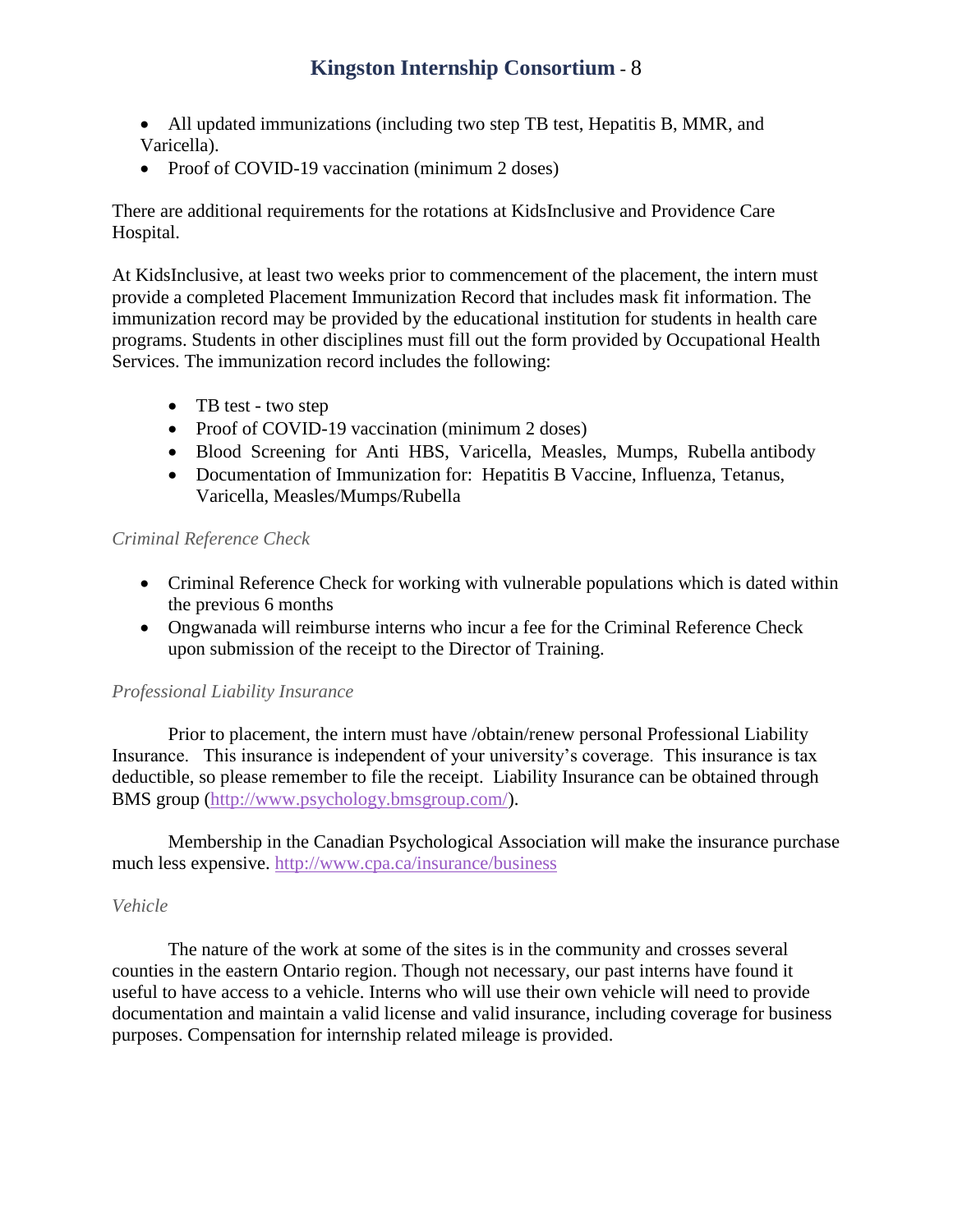#### <span id="page-11-0"></span>**Placement Information**

#### <span id="page-11-1"></span>*Duration*

The internship begins on the first Tuesday of September after Labour Day and ends on August  $31<sup>st</sup>$  the following year. The intern spends the first orientation week at Ongwanada with the Director of Training completing the necessary administrative materials and getting to know their fellow interns. A scheduled ½ day meeting is held the first Monday of internship for all supervisors and interns to meet and greet.

#### <span id="page-11-2"></span>*Distribution of Time*

The allocation of the intern's time is based on the Accreditation Standards and Procedures for Doctoral Programs and Internships in Professional Psychology (2011) and is reflected in the chart below. The time is further based on a work week of 37.5 hours and allows for holidays, vacation, and illness. The placement is full time, five days per week with time ideally allotted to various activities. The table below illustrates the amount of time our interns engage in each activity in a typical week.

| Activity                              | Hours/Week | Description                                                                                                                                       |  |
|---------------------------------------|------------|---------------------------------------------------------------------------------------------------------------------------------------------------|--|
| <b>Clinical Service</b>               | 24.75      | Assessment & Evaluation, Intervention & Consultation, Inter-<br>professional Relationships, Ethics and Standards, Supervision                     |  |
| <b>Primary Supervision</b>            | 4          | By supervisor at rotation site                                                                                                                    |  |
| <b>Training Supervision</b>           | 0.75       | Monthly Meeting with Director of Training, Professional<br>Development Seminar,                                                                   |  |
| Evidence of<br>scientist/practitioner | 4.25       | Dissertation, client or project related research                                                                                                  |  |
| Other                                 | 3.75       | Providence Care Journal Club, Barbara Wand Seminar (College<br>of Psychologists of Ontario), Internship Advisory Committee<br>meetings, et cetera |  |
| <b>Total Time</b>                     | 37.5       |                                                                                                                                                   |  |

Table 3: Distribution of Hours per Week

#### <span id="page-11-3"></span>*Number of Positions*

There are three intern positions within the Kingston Internship Consortium. Our training model is collegial and our interns develop their skills in this supportive atmosphere. In addition to interactions with fellow interns, our interns are expected to interact professionally with students/residents of other disciplines. Our interns, for example, may participate with psychiatric residents in ongoing courses and may participate in training opportunities with students from a variety of disciplines (e.g., medical, occupational therapy, physiotherapy, speech, behavioural therapy, pharmacy, etc.). We are excited that some of our training activities occur with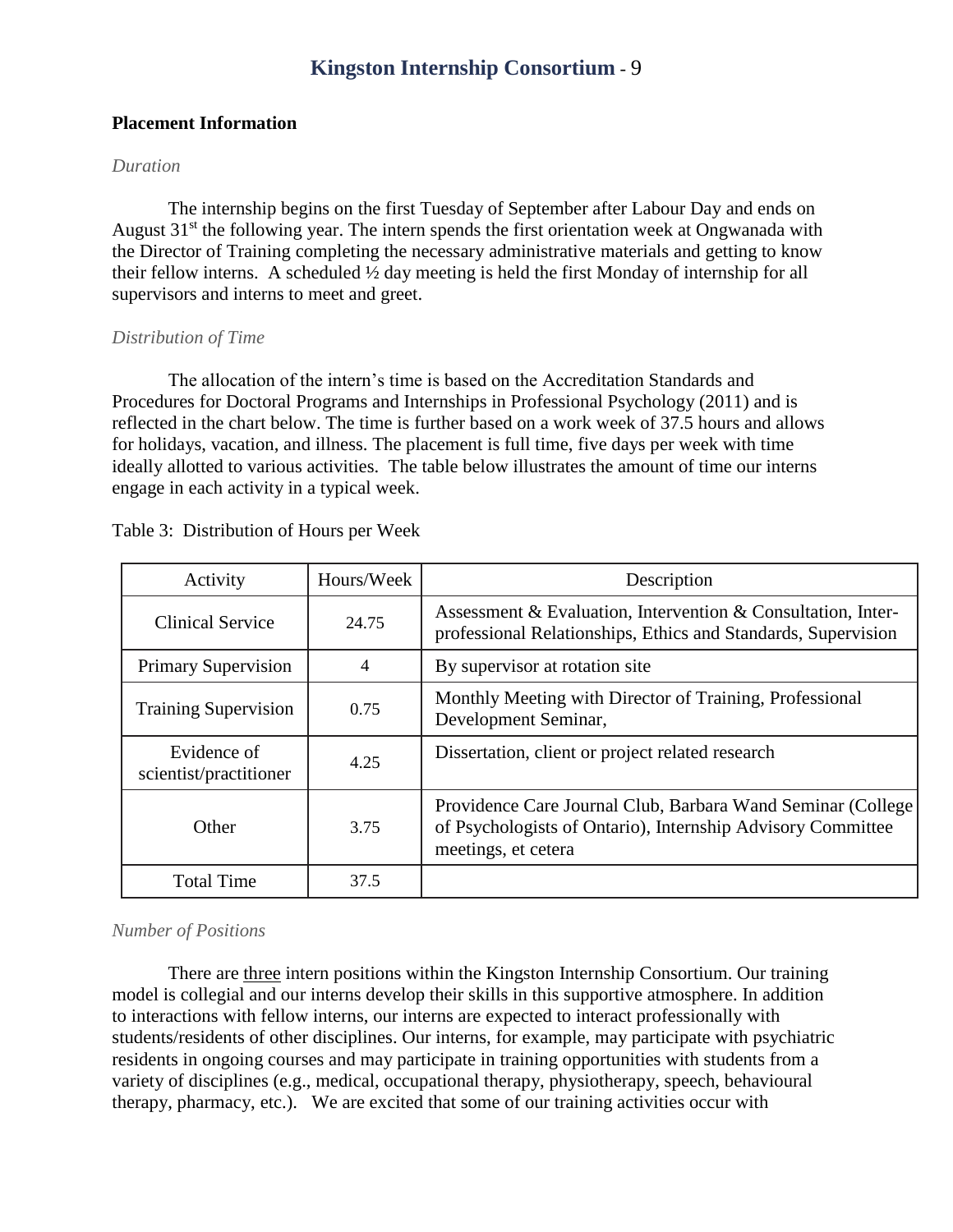psychology interns from other Kingston-based internship placements, providing an even broader understanding of the role of psychologist.

#### <span id="page-12-0"></span>*Remuneration*

The intern is provided with compensation of \$35,000 (for the year less any statutory deductions) that is managed by Ongwanada (the host agency), and processed through Queen's University. The compensation is divided into equal instalments, paid on a monthly basis, at the end of the month. The Director of Training will be in contact with matched candidates prior to the commencement of Internship to ensure needed information is in place.

#### <span id="page-12-1"></span>*Time Away*

The intern is responsible for informing the Director of Training of any absences for whatever reasons. We define *time away* as time needed for vacation or illness since we do not have a plan for sick leave. The intern is allotted four weeks of time away over the internship year. Time away cannot be taken in the last two weeks of the internship. Time away scheduling must also take into consideration supervisor availability. For this reason, our interns may be required to take one to two weeks of time away during the winter or spring holiday season, dependent on supervisor availability. The timing of the remaining time away would be negotiated with the site supervisors on duty during the intended time away, and the Director of Training. Time away requests should be discussed as early as possible for planning purposes and to not compromise training.

Additionally, the intern is entitled to the statutory holidays (10 days) (New Year's, Family Day, Good Friday, Easter Monday, Victoria Day, Canada Day, Civic Holiday, Labour Day, Thanksgiving Day, Christmas Day, Boxing Day). Interns may also be entitled to additional statutory holidays such as Remembrance Day if the holiday is being taken by the agency where they are placed at the time of the holiday. And of course, the intern is also entitled to any faithbased holidays as obligated with the maximum entitlement to time away during the year equalling thirty days, unless given special permission by the Advisory Committee.

Time away cannot compromise the required 1600 hours of internship required for successful completion.

#### <span id="page-12-2"></span>**Recruitment Policy**

#### <span id="page-12-3"></span>*Selection Process*

Each application is thoroughly evaluated by a review team, which consists of members of the Kingston Internship Consortium Advisory Committee, current interns, and the Director of Training who chairs the Application Review meeting. Interns have a role in the decision process. They participate in reviewing the written applications and have a voice in this discussion. Interns do not participate in the interviews; however, they do participate as part of the process by being available after the interview to meet with candidates. This discussion is deemed confidential and provides the candidate with the opportunity to learn directly from the current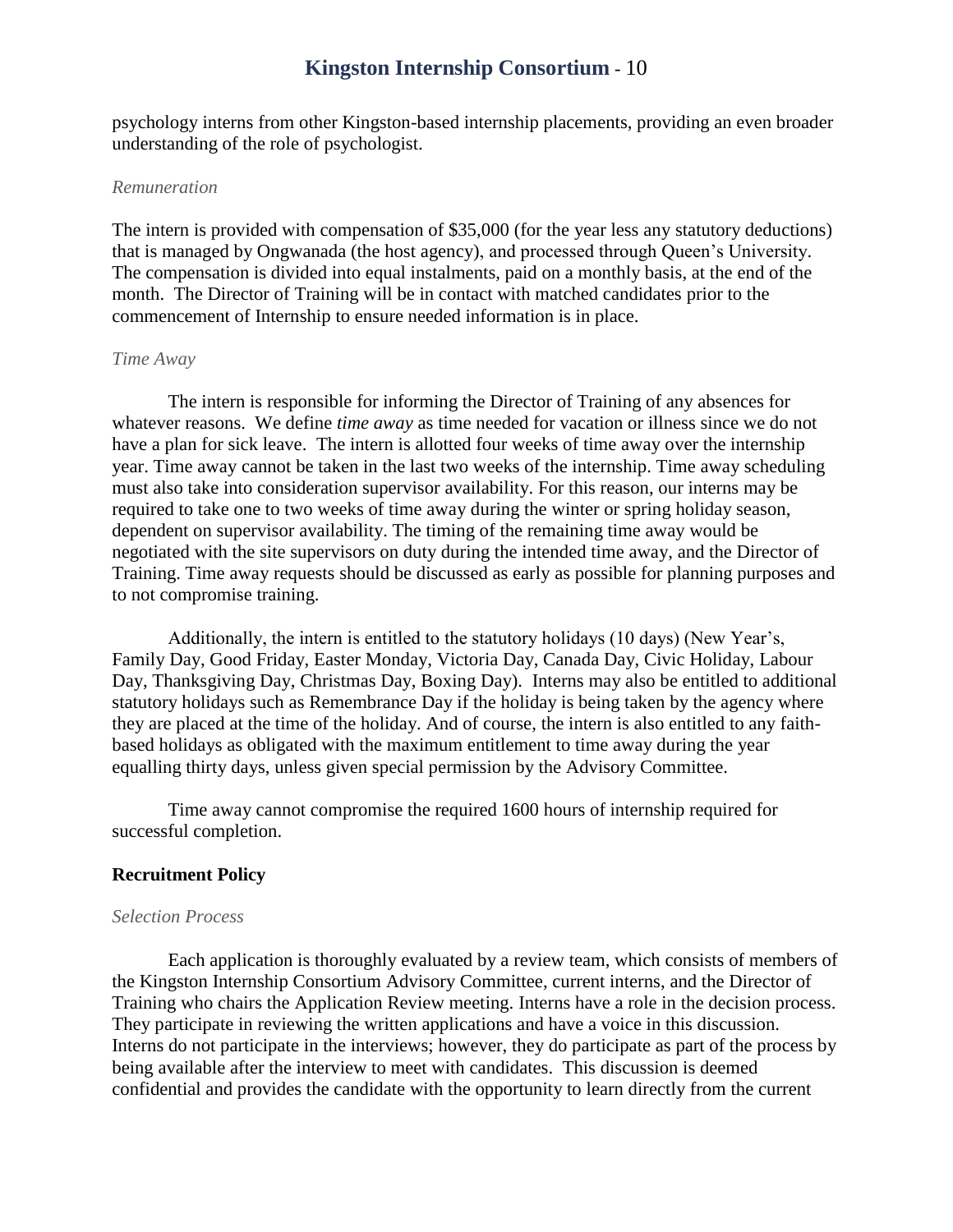intern(s) about their experience. Finally, the interns are observers to the ranking decision making, but do not contribute to the ranking decision.

Based on the quality of the applications, candidates whose areas of interest and preparedness coincides with the goals and mission of the Consortium will be invited to be interviewed.

**Since 2020, with provincial restrictions that emerged due to COVID-19, as well as recommendations from the Canadian Council of Professional Psychology Programs (CCPPP), all applicant interviews have been scheduled via videoconference and/or teleconference. In-person interviews on site are not expected to be scheduled for the foreseeable future.** 

**Since interviews via videoconference have been initiated, we have found great success with the overall process. Our KIC supervisors strive to ensure that there is more than adequate time for interviewee questions to be answered, and for all interviewees to gain a thorough understanding of how the KIC rotations can meet their training needs and goals. All interviewees have the opportunity to meet separately with the current intern cohort via videoconference after the initial interview.** 

#### <span id="page-13-0"></span>*Prerequisites*

Prior to applying to the internship, the intern is expected to have a minimum 600 hours of practicum experience in assessment and intervention strategies. While 600 hours of practicum experience before beginning an internship has been set within the CPA accreditation standards as the minimum in which this competence might be gained, more typically 1000 hours of wisely chosen practicum experience is required to attain sufficient breadth and depth. These 1000 hours would include an appropriate balance of direct service including assessment and intervention (600 hours), supervision, and support hours (Guiding Principles in the Preparation of and Selection of Applicants for Internship, 2007, [www.ccppp.ca\)](http://www.ccppp.ca/).

Applicants applying with organized practica that do not characterize the typical preinternship clinical experience, or provide documentation of other experience relevant to the internship will be considered on an applicant by applicant basis. The Academic Director of Training would provide information to the Director of Training to demonstrate the equivalence in preparation prior to being considered. The degree of supervision required to enable such a candidate to achieve the comfort and competency level by the end of the internship, to meet the passing summative evaluation criteria and thus proceed into the registration process, would be discussed at the Kingston Internship Consortium Advisory Committee level.

#### <span id="page-13-1"></span>*Eligibility*

The internship will consider students who have met the criteria identified for the APPIC NMS; and psychologists engaged in re-specialization (are expected to apply through the APPIC process). Preference is given to students from CPA/APA accredited university-affiliated Clinical Psychology doctoral (Psy.D., Ph.D.) programs, with a scientist-practitioner emphasis. Students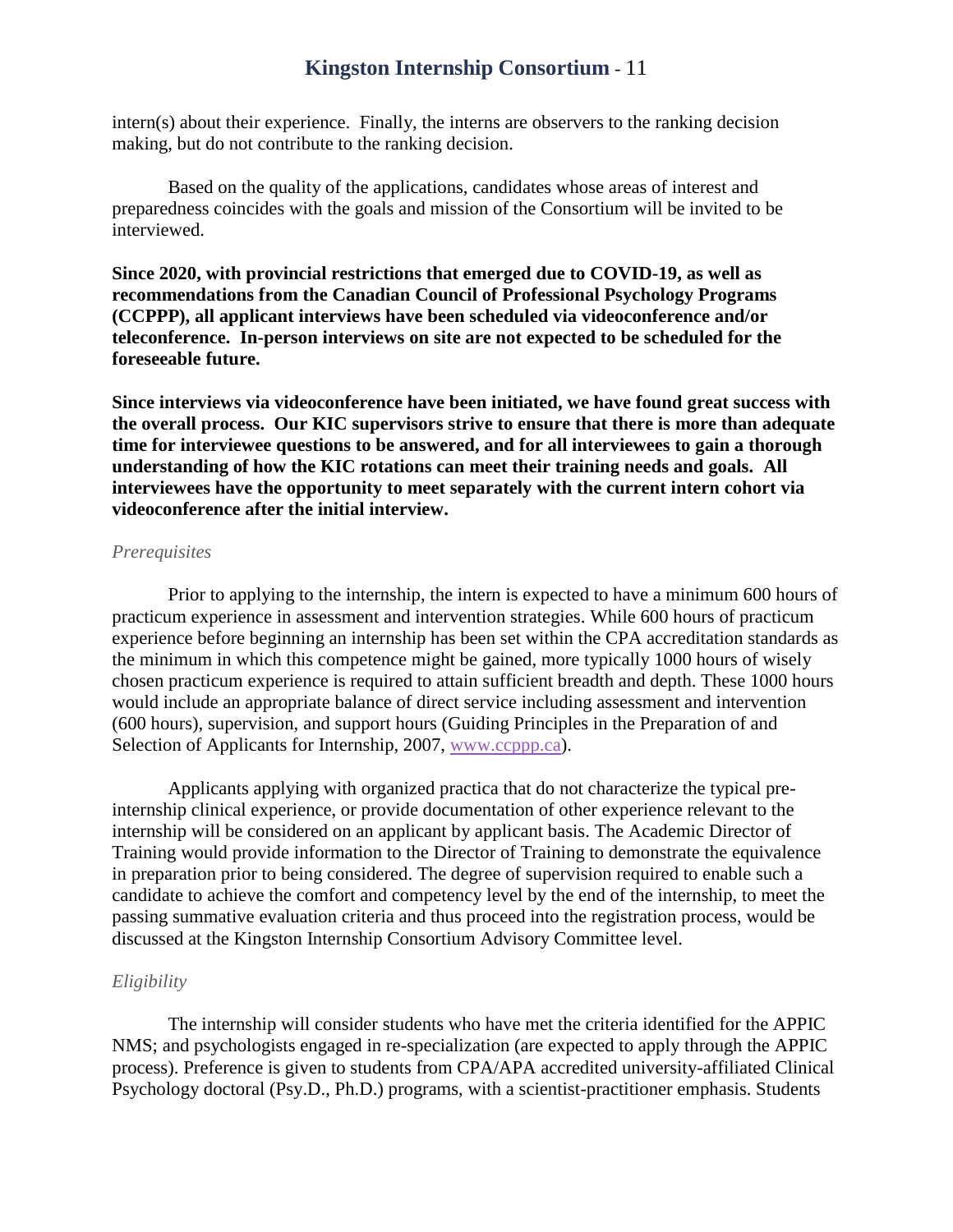are expected to have completed their university program requirements and our preference is for substantial progress on the dissertation.

Students from programs other than Clinical Psychology Psy.D./Ph.D. programs must have the Academic Director of Training provide information to the Director of Training to demonstrate the equivalence in coursework and practica preparation prior to being considered.

The applications are initially reviewed by the Director of Training prior to recommending the Interview Committee review applications for interview consideration. The following criteria are used as a guideline:

- Accreditation by the Canadian Psychological Association/ American Psychological Association
- Doctoral level training (Psy.D., Ph.D.) in a program affiliated with a university
- Clinical Psychology preference
- A program emphasis on Scientist Practitioner training
- Comprehensives completed
- Proposal defended
- Data collected and analyzed
- Progress on one's dissertation
- The distribution of practicum hours
- Interest in vulnerable populations

*Advisory Committee: Sept 8th, 2008 Revised: March 2022*

#### <span id="page-14-0"></span>**Site Statistics**

|      | Received                                                                                                                                        | Met Eligibility<br>Criteria | Asked to Interview | Matched        |
|------|-------------------------------------------------------------------------------------------------------------------------------------------------|-----------------------------|--------------------|----------------|
| 2009 | 15                                                                                                                                              | 13                          | 8                  |                |
| 2010 | 12                                                                                                                                              | 10                          | 10                 | 3              |
| 2011 | 23                                                                                                                                              | 18                          | 16                 | $\overline{2}$ |
| 2012 | 27                                                                                                                                              | 26                          | 16                 | 3              |
| 2013 | 28                                                                                                                                              | 25                          | 16                 | 3              |
| 2014 | 39                                                                                                                                              | 29                          | 20                 | 3              |
| 2015 | 34                                                                                                                                              | 25                          | 19                 |                |
| 2016 | 19                                                                                                                                              | 16                          | 15                 | 3              |
| 2017 | Due to numerous changes at the participating agencies, we did not participate in the<br>2016-2017 match, so did not have interns for 2017/2018. |                             |                    |                |
| 2018 | 35                                                                                                                                              | 33                          | 25                 | 2              |
| 2019 | 25                                                                                                                                              | 17                          | 17                 | 3              |
| 2020 | 20                                                                                                                                              | 18                          | 18                 | 3              |
| 2021 | 22                                                                                                                                              | 18                          | 13                 | 3              |

<span id="page-14-1"></span>*Acceptance Rates*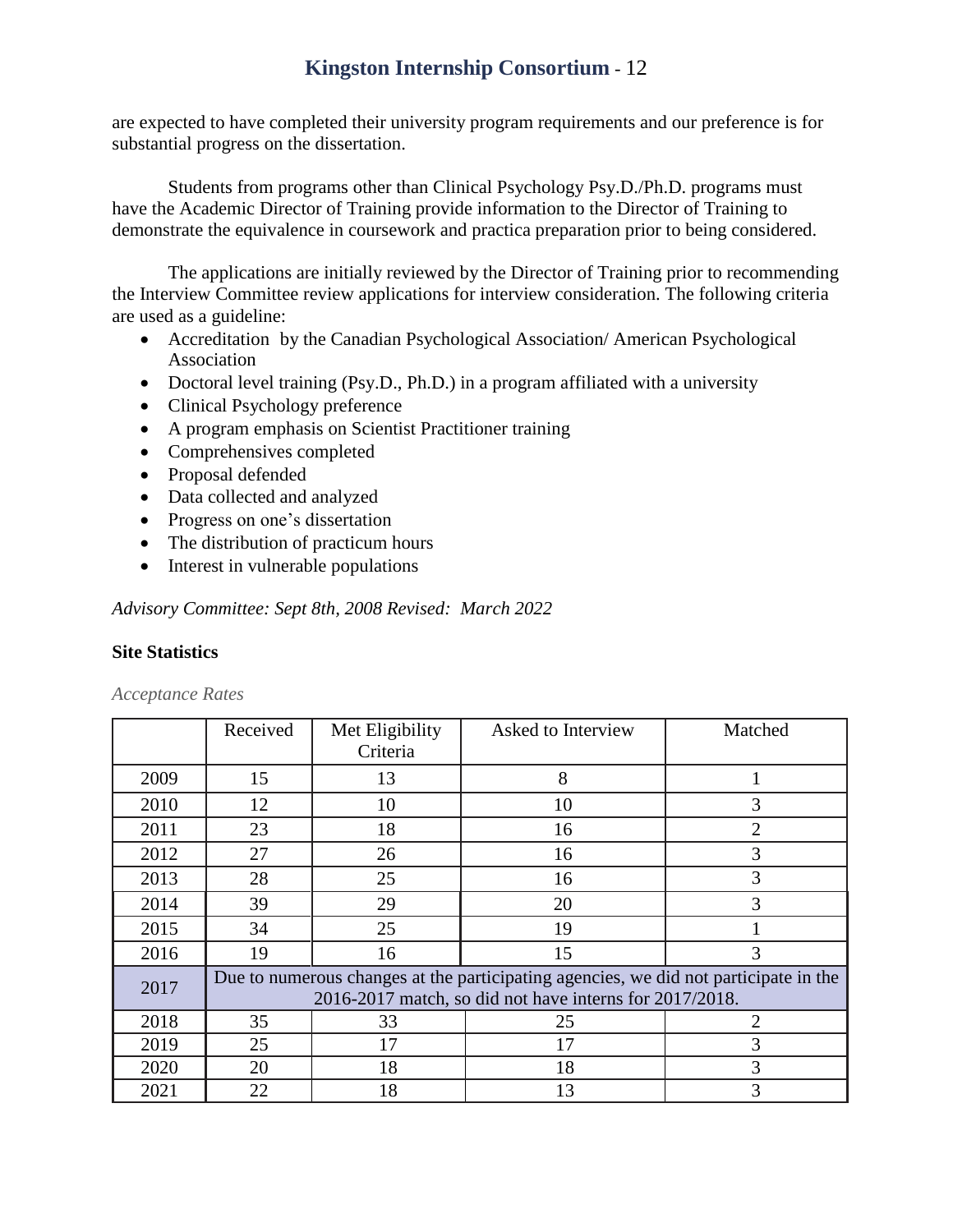| ---- |  |  |
|------|--|--|

<span id="page-15-0"></span>*Matched Candidate Distribution*

- 91 % women, 0 % with identified disabilities, 30 % self-identified diverse backgrounds
- From the provinces of New Brunswick, Nova Scotia, Quebec, Ontario, Manitoba, Saskatchewan, Alberta, British Columbia, Newfoundland & Labrador
- Past KIC interns have found employment in Children's Mental Health, District School Boards, Provincial Corrections, Adult Mental Health; in hospitals, community, universities and private practice. Some interns have gone on to complete post-doctoral fellowships. Some interns have found employment within the agencies supporting the internship!

#### <span id="page-15-1"></span>**Additional Training Resources**

Each of the sites provides the following resources and facilities:

- Access to secure, quiet and unobstructed work space in an office
- Secure storage of intern's work is provided by locking filing cabinets in a locked office
- Efficient means of communication with supervisors is available through proximity of offices, email, voice-mail, video conferencing, and telephone access
- Secure and sound-dampened space in which to carry out professional activities
- Access to computers, photocopiers, scanners and printers
- Audiovisual resources necessary for supervision (audio and video recording equipment, therapy rooms and one-way mirrors)
- A range of up to date assessment materials
- Tele/video conferencing
- A number of structured and regular educational activities

Each agency has access to an Employee Assistance Program (EAP) or similar programs for counselling, should the need arise. Conference attendance is a possibility within each site. Academic support is available through Queen's University in conjunction with the home university if required and internet access allows for continued contact with the sending academic institution.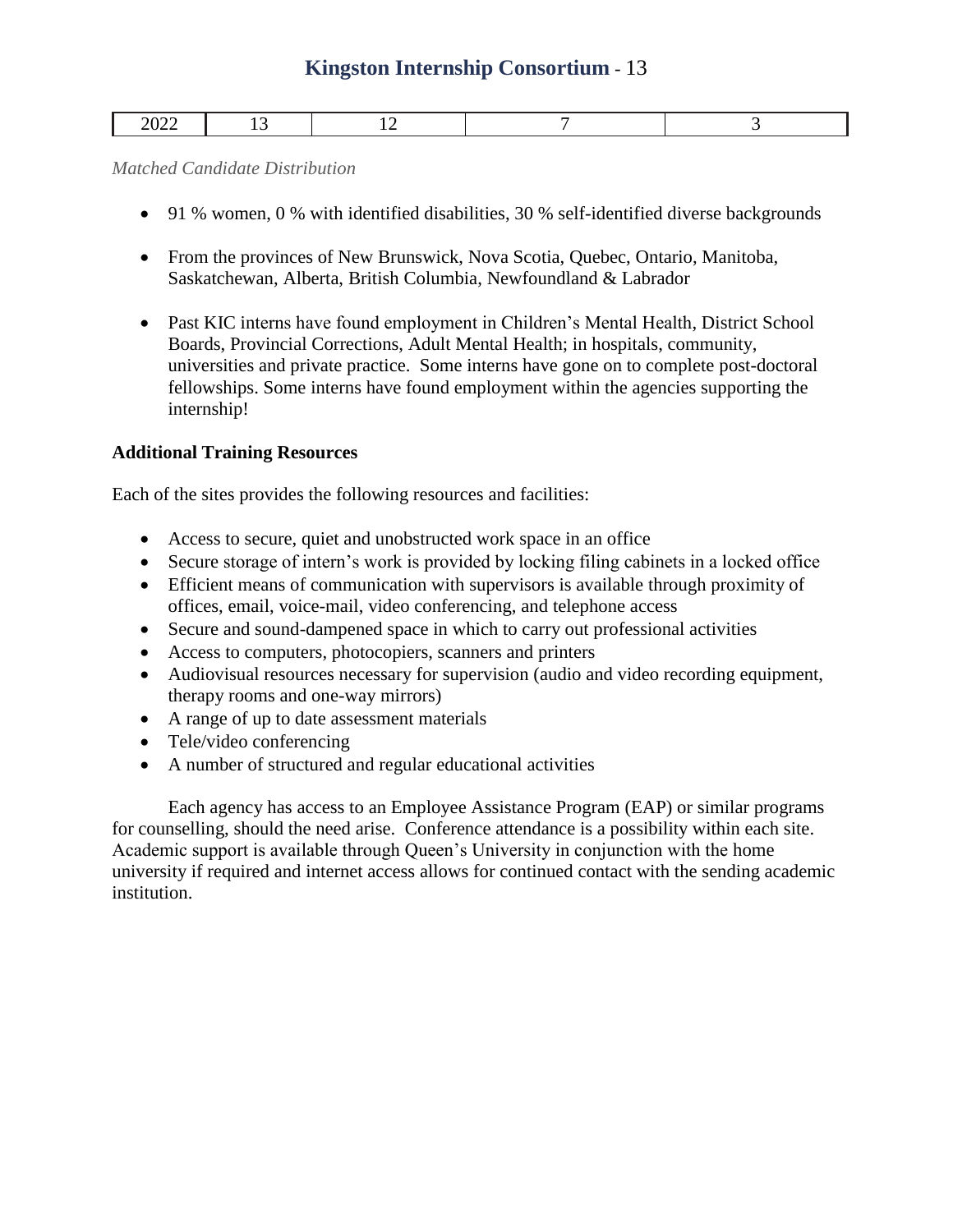## **Description of Rotations**

#### <span id="page-16-1"></span><span id="page-16-0"></span>**Ongwanada** (**The Host Agency) [www.ongwanada.com](http://www.ongwanada.com/)**

#### **Ongwanada is dedicated to supporting people with developmental disabilities (with a special focus on those with complex needs) and their families so they can lead full lives, effectively supported in their communities.**

Ongwanada is a non-profit organization that offers services and community supports to approximately 600 people with developmental disabilities and their families in Kingston and Eastern Ontario. Founded in 1948, Ongwanada is funded primarily by the Ministry of Children, Community and Social Services and managed by a volunteer Board of Governors. The organization is affiliated with Queen's University and St. Lawrence College and collaborates internationally in research to enhance the understanding and improve the quality of life of individuals with developmental disabilities.

#### <span id="page-16-2"></span>*Ongwanada: Psychological Services*

#### Supervising Psychologist: Dr. Sean Kerry Populations served: Adults

#### *Role of Psychologists and Interns*

Psychological Services (PS) presently consists of one psychologist, one psychometrist (in process of registering as a psychologist) and 5 behaviour therapists. We are presently contracting the services of an additional psychologist for consultation and training related to work with senior populations. PS provides the range of psychological services to persons who have a developmental disability using a bio-psycho-social approach. Various types of assessments are conducted (e.g., diagnostic, adaptive, functional, environmental, personality, behavioural, systemic, cognitive, medication reviews, researching possible links among physical impairments and genetic syndromes and presenting problems). Recommendations from the assessments relate to short and long term planning of supports (e.g., environmental supports, skill acquisition, further assessments, treatment planning). Assessment feedback is routinely provided to a multidisciplinary team which includes the identified person, the family and the team of involved care providers. Interventions may include individual therapy or the development of a behavioural support plan. Occasionally, small group sessions are arranged for individuals with similar needs (e.g., anger management, emotion regulation, and sexuality). Consultation services are provided to residential and day program staff, as well as other care providers. Interns will also be involved in consultation and assessment with individuals residing at the regional complex care homes (Sunnyside Road and Haig Road). Interns attend interdisciplinary Clinical Team meetings and psychiatry appointments, conduct data analyses of incident reports, develop behavioural interventions, and provide training to supervisors and front line staff.

#### *Client and Referral Information*

Eligibility for and referral to funded developmental services for adults with a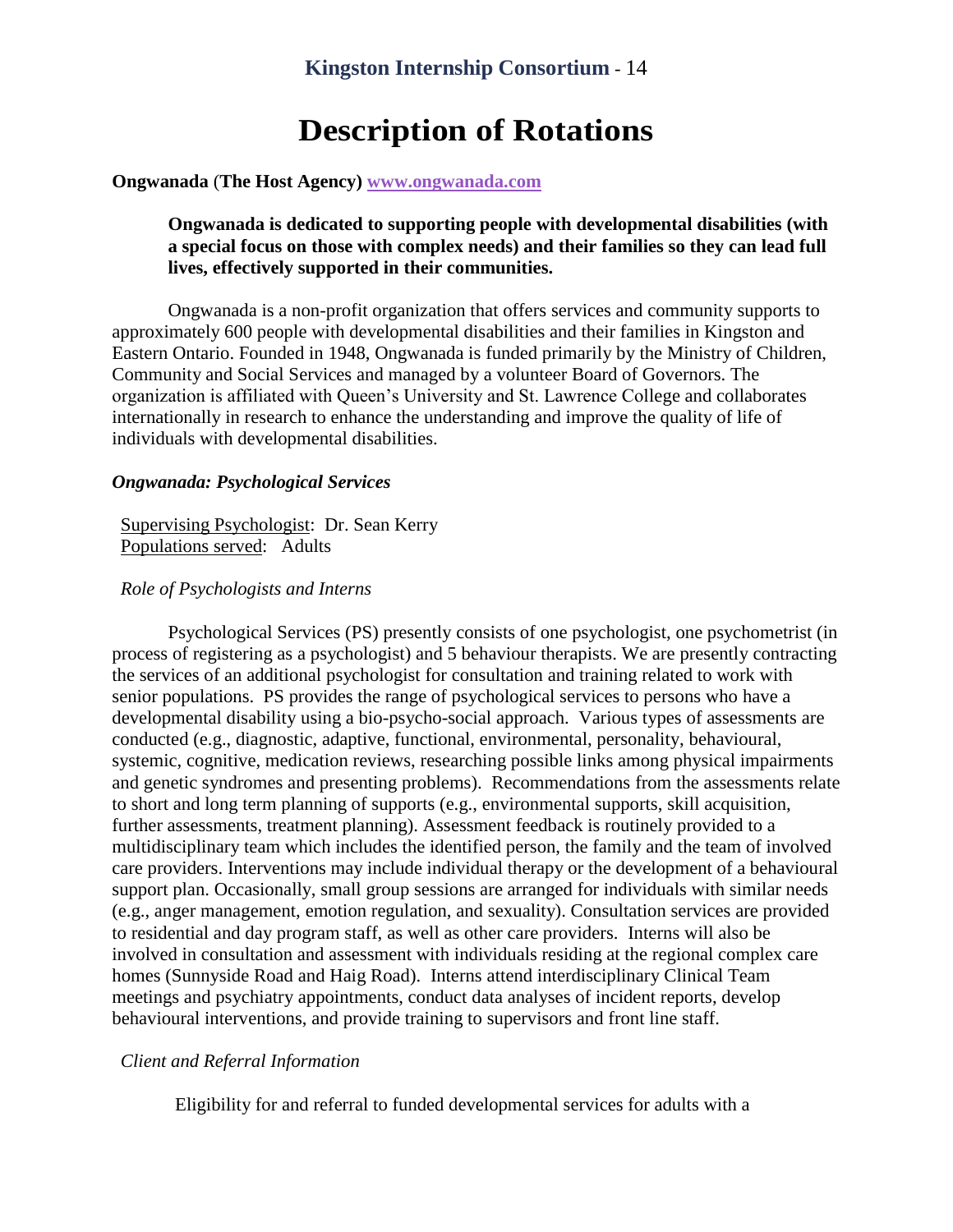developmental disability are approved through Developmental Services Ontario (DSO). Referrals to Psychological Services (PS) are initially discussed at the Ongwanada's Admissions Review and Discharge Committee. Presenting problems include: challenging behaviour (e.g., aggression towards self or other), psychiatric disorders (e.g., dementia, PTSD, mood, and anxiety disorders), and individual stress, attachment, grief, and sexuality issues.

#### *Rotation Information*

The specific activities for each intern are discussed at the beginning of the rotation and based on the intern's goals and previous experience. Depending on the level of functioning of the client being served, provision of psychological services may require extensive review of clinical records, collection of information from multiple informants, observation of the client in various milieus, direct work with the client, and researching the literature for evidence-based practices. Supervision of Clinical Psychology graduate students and Behavioural Science students may be possible if student placements occur during the intern's rotation. Finally, the intern is also expected to attend psychiatry clinics in which clients are discussed with a multidisciplinary team. In these clinics the intern will learn about psychopharmacology, various physical impairments, genetic syndromes, and their link to presenting problems.

Most of these activities require frequent communication with the client's support workers and the interdisciplinary team. Team members may include the client, the family or substitute decision maker, residential staff and management, day program providers, person centered planners (case managers), and other community support providers; as well as professionals from various disciplines such as physiotherapy, occupational therapy, dietary, nursing, social work, and psychiatry.

Examples of goals of previous interns for this rotation have included: gain experience in formulating referral questions and case conceptualization; assessment and treatment planning based on complex case file reviews; evaluation of client response to psychotropic medication change; gain experience in differential diagnosis (e.g., dementia versus mood disorder); complete a comprehensive assessment with the goal of contributing to a behaviour support plan.

#### <span id="page-17-0"></span>*Ongwanada: Community Behavioural Services*

#### Supervising Psychologist: Dr. Sean Kerry Populations served: Adolescents, Adults

Community Behavioural Services (CBS) assists parents/guardians/caregivers and teachers of individuals who have a developmental disability in developing the skills and capabilities of these individuals and in managing with challenging or inappropriate behaviours.

#### *Role of Psychologists and Interns*

CBS operates within the mediator model, which consists of the training of someone in the person's natural environment to implement an intervention. CBS consists of 5 full time behaviour therapists and a supervising clinical psychologist. Service provided by the behaviour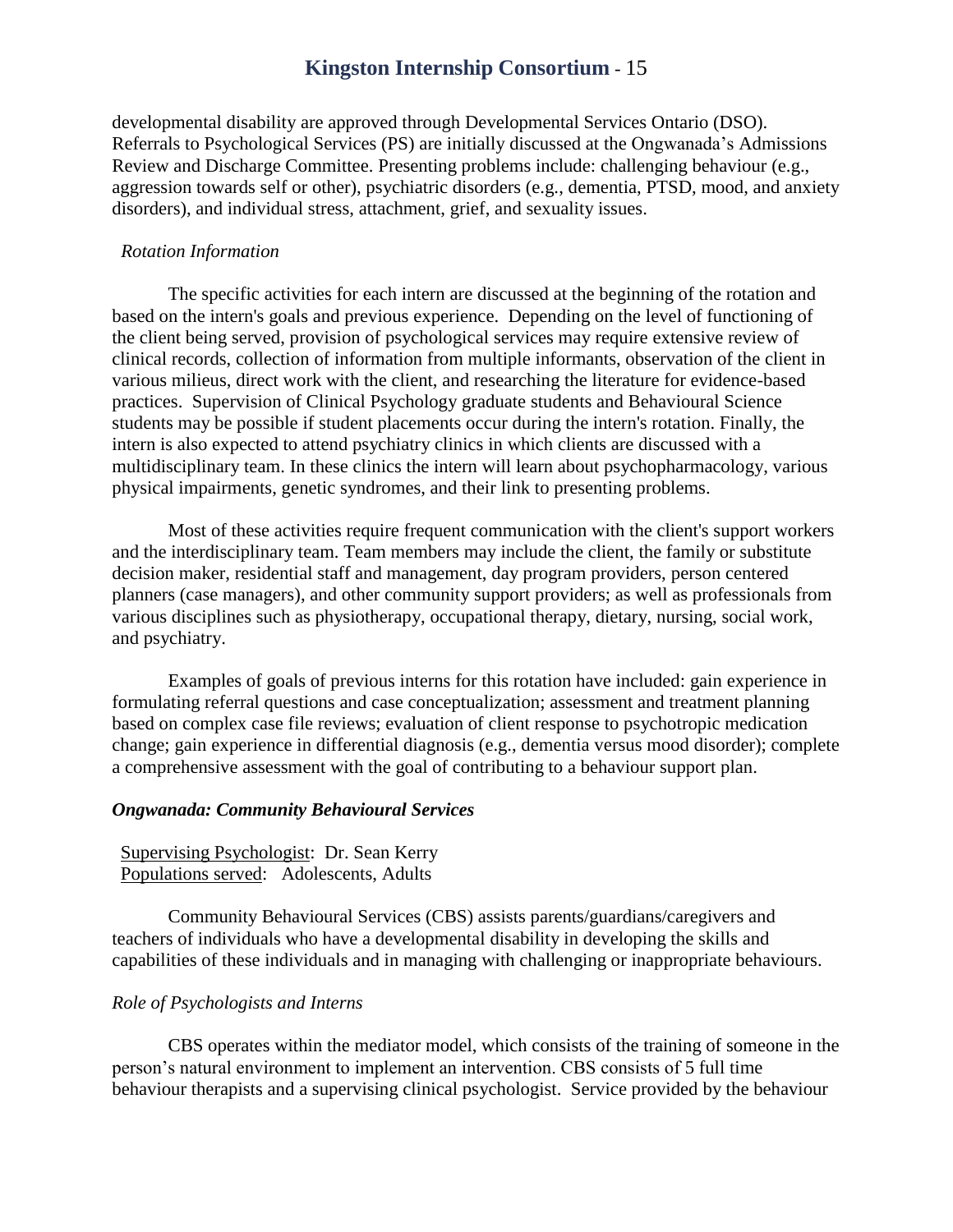therapist can include assessment, consultation, education and training in a variety of settings. Small group sessions are occasionally arranged for persons and families with similar needs. Consultations with the referral source and other agencies are provided as needed and on request. Because the role of the psychologist is integral to the operation of CBS, training opportunities are provided in supervision of non-regulated practitioners. In order to supervise the behaviour therapists, the intern needs to become knowledgeable about the work of the behaviour therapists. Familiarity is obtained by working with the therapists on cases, as well as providing supervision on those cases. In addition, there are training opportunities in the more traditional roles of a psychologist, in all the core competencies (Assessment & Evaluation, Intervention & Consultation, Ethics & Standards, Research), and can include brief or full psychometric assessment, psychotherapy (8 to 12 session), case review and formulation, parent consultation/psychoeducation, and determining eligibility for CBS services.

#### *Client and Referral Information*

Both Adult and Child referrals are reviewed through the Ongwanada Admissions Review and Discharge Committee. Referrals for children are accepted from the person, parents, physicians, teachers, and other professionals and agencies. The family and person themselves must be in agreement before a referral is made. Referrals for adults must come through the DSO.

Persons referred for CBS are at least two years of age, at risk for or be diagnosed with a developmental disability, live with their families or another caregiver in the community who can function as mediator, and reside in Frontenac County. There is no upper age limit for this service though currently the majority of referrals are for children or adolescents. Reasons for referral vary widely and can include: achieving developmental milestones, aggression towards self or others, destruction of property, social issues, sleep issues, development of specific parenting skills, and noncompliance.

#### *Rotation Information*

Each behaviour therapist meets monthly for case reviews with the supervising psychologist. As part of the supervising responsibilities, records are kept of the discussions by the psychologist, future directions are determined, and decisions on issues are documented. The psychologist reviews the waiting list, prioritizes cases, and determines assignment to a behaviour therapist. Past interns have taken on responsibility for collaborating with behaviour therapists on 2 to 4 cases, and have provided structured assessment, psychotherapy, and consultation as needed. Further responsibilities entail reviewing intake reports for eligibility prior to being approved by the admissions committee; review of files in preparation for opening cases, providing a provisional formulation to direct the initial discussion.

Examples of goals of previous interns for this rotation have included: brief assessment of receptive and expressive language, exposure to functional behavioural assessment measures, supervision of behaviour therapists in cases with developmental disability, emotional regulation therapy and supportive counselling interventions, review of intake reports for eligibility/direction with the Supervising Psychologist; and increased familiarity with pharmacological interventions.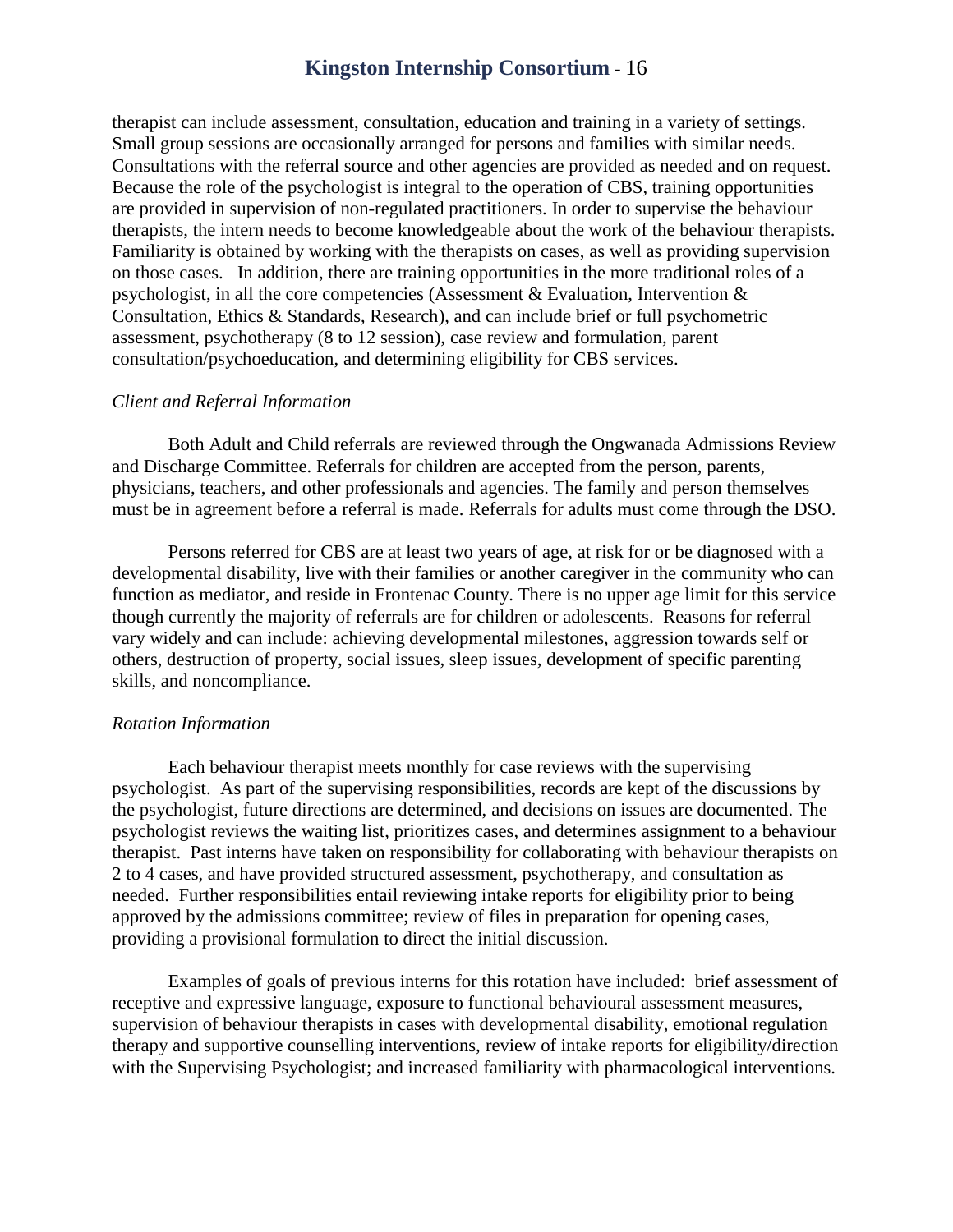#### <span id="page-19-0"></span>**Providence Care Hospital** [http://www.providencecare.ca](http://www.providencecare.ca/)

One of Kingston's university hospitals, Providence Care Hospital is southeastern Ontario's centre for rehabilitation, specialized geriatric care, restorative rehabilitative care, complex medical management, specialized mental health care, and palliative care. Through affiliations with Queen's University, Providence Care Hospital is also a major centre for teaching and research. Three programs participate in the internship consortium: Community Brain Injury Services; Seniors' Mental Health; and the Dual Diagnosis Consultation Outreach Team.

#### <span id="page-19-1"></span>*Providence Care Hospital: Community Brain Injury Services*

Supervising Psychologist: Dr. Martin Logan Populations served: Adults

Community Brain Injury Services (CBIS) is a community-based agency that provides support to adults with acquired brain injuries (ABI) after their return to a community setting. Although the cause of the brain injury varies, many clients' injuries are due to motorvehicle incidents, falls, or as a result of medical diagnoses (e.g., tumours, strokes). CBIS provides individualized programs based on roles identified by the participant, family and friends, referring sources, and staff. Together we help adults with acquired brain injuries be part of their community. Services are provided primarily by community-rehabilitation counsellors with the advice and support of a psychologist trained in the areas of rehabilitation and neuropsychology. CBIS has an outreach program, supported living program, system navigation program, and skills training/psychoeducational support groups.

#### *Role of Psychologists and Interns*

The CBIS psychologist provides assessment, psychotherapy (individual and group), consultation with rehab professionals, as well as clinical direction for all client services. In partnership with Queen's University and other post-secondary institutions, CBIS is committed to research to deepen the understanding of brain injury and to evaluate services to help us continue to improve. Areas of interest include community integration, social and vocational support, issues for older caregivers, and social/cognitive aspects of traumatic onset disability. CBIS and the psychologist also provide education to regional service providers through conferences and workshops.

#### *Client and Referral Information*

CBIS serves adults between the ages of 18 and 64 years who have an acquired brain injury. Services are provided across the counties of Frontenac, Lennox & Addington, Lanark, Leeds & Grenville, Hastings and Prince Edward through three offices (Kingston, Brockville, and Belleville).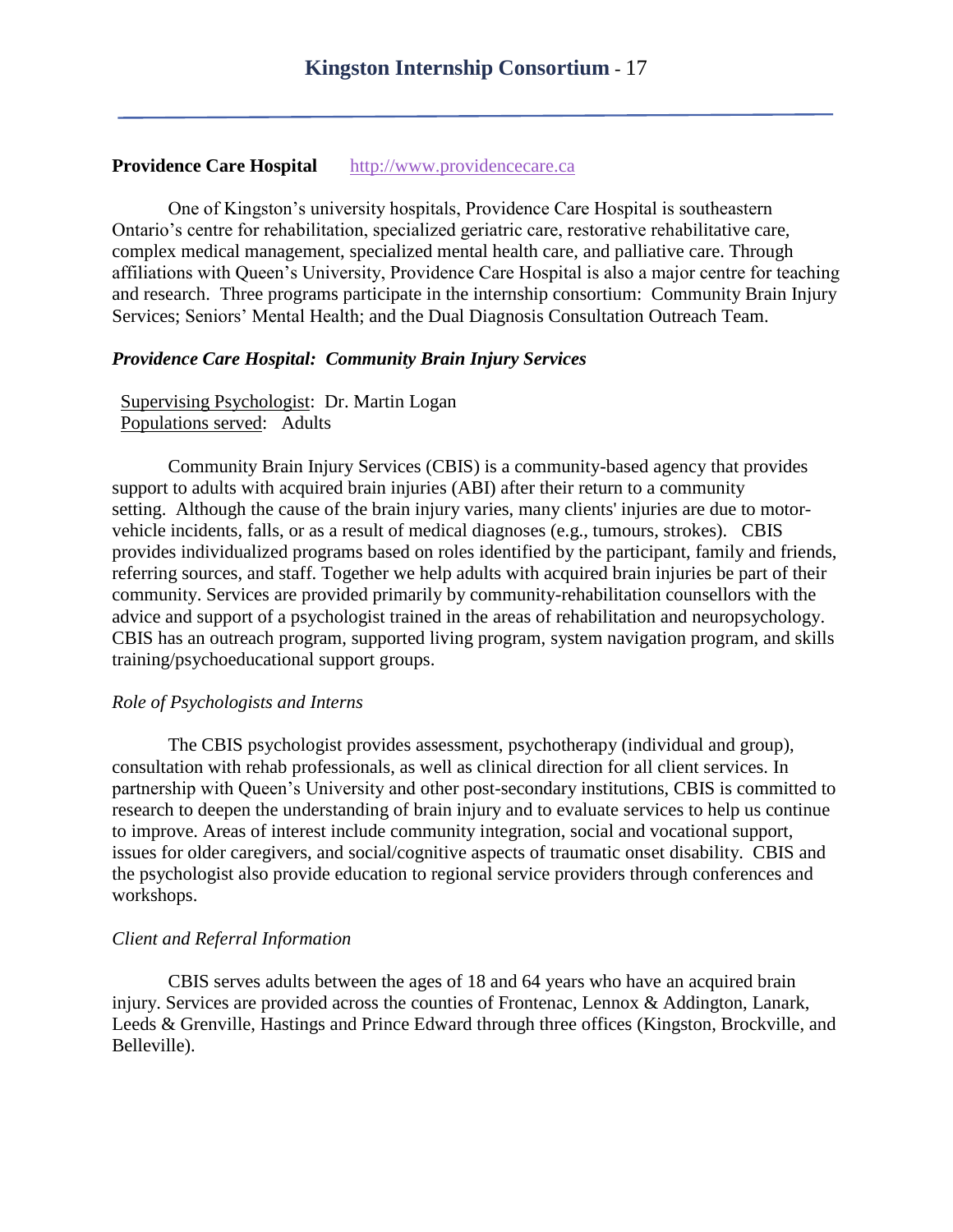Psychological services are accessed through the CBIS referral process. Referrals are accepted from service providers, individuals, and family members. A written referral form with medical documentation of an acquired brain injury is required. CBIS Service Coordinators contact the person within one month of referral. When service begins depends on the person's needs and available resources.

#### *Rotation Information*

CBIS provides training in the specific skill sets needed for working with people who have acquired brain injuries. This rotation is focused on collaborating with adults to facilitate their participation in roles that are important to them. CBIS services are delivered through the participate-to-learn model, which rests on roles as goals, learning by experience in real-life contexts, and the use of personal and environmental supports to enable participation. Under the supervision of a licensed psychologist, the intern will have an opportunity to provide extensive supervision through regular meetings and case reviews. In addition to providing supervision to rehabilitation counsellors, the intern will have opportunities to carry out one-to-one therapy with clients, conduct neuropsychological assessments complete with recommendations, run groups (e.g., new client group, caregivers group, post-concussion syndrome group), attend neuropathology rounds, as well as consult with other community agencies. Staff-training opportunities are also abundant at this rotation.

Since CBIS serves clients from across Southeastern Ontario, most of the services are provided through one of CBIS' three offices which are located in Belleville, downtown Kingston and Brockville. At times, clients may also be seen in their homes. Given the large service area, travel is a part of this rotation and provides opportunities for professional development and supervision. Transportation is provided when necessary.

Examples of goals of previous interns for this rotation have included: Learning and administering a wide range of psychological assessments; Integration of information to develop a cohesive psychological report/client service plan that helps to tailor rehabilitation programs to the roles and plans of persons who have sustained acquired brain injuries; Participate as a cofacilitator in new client groups; Consult and gain experience in case reviews and program planning; Gain experience in understanding the role of psychology within a community based rehabilitation program.

#### <span id="page-20-0"></span>*Providence Care Hospital: Mental Health Services - Seniors Mental Health*

Supervising Psychologist: Dr. Lindy Kilik Populations served: Adults, Seniors

Seniors Mental Health provides outpatient and outreach services to (1) older adults with age-related severe mental illness/cognitive impairment/behavioural disturbance, (2) their families and (3) caregivers, within Kingston and the counties of Frontenac, Lennox & Addington, Hastings and Prince Edward.

#### *Role of Psychologists and Interns*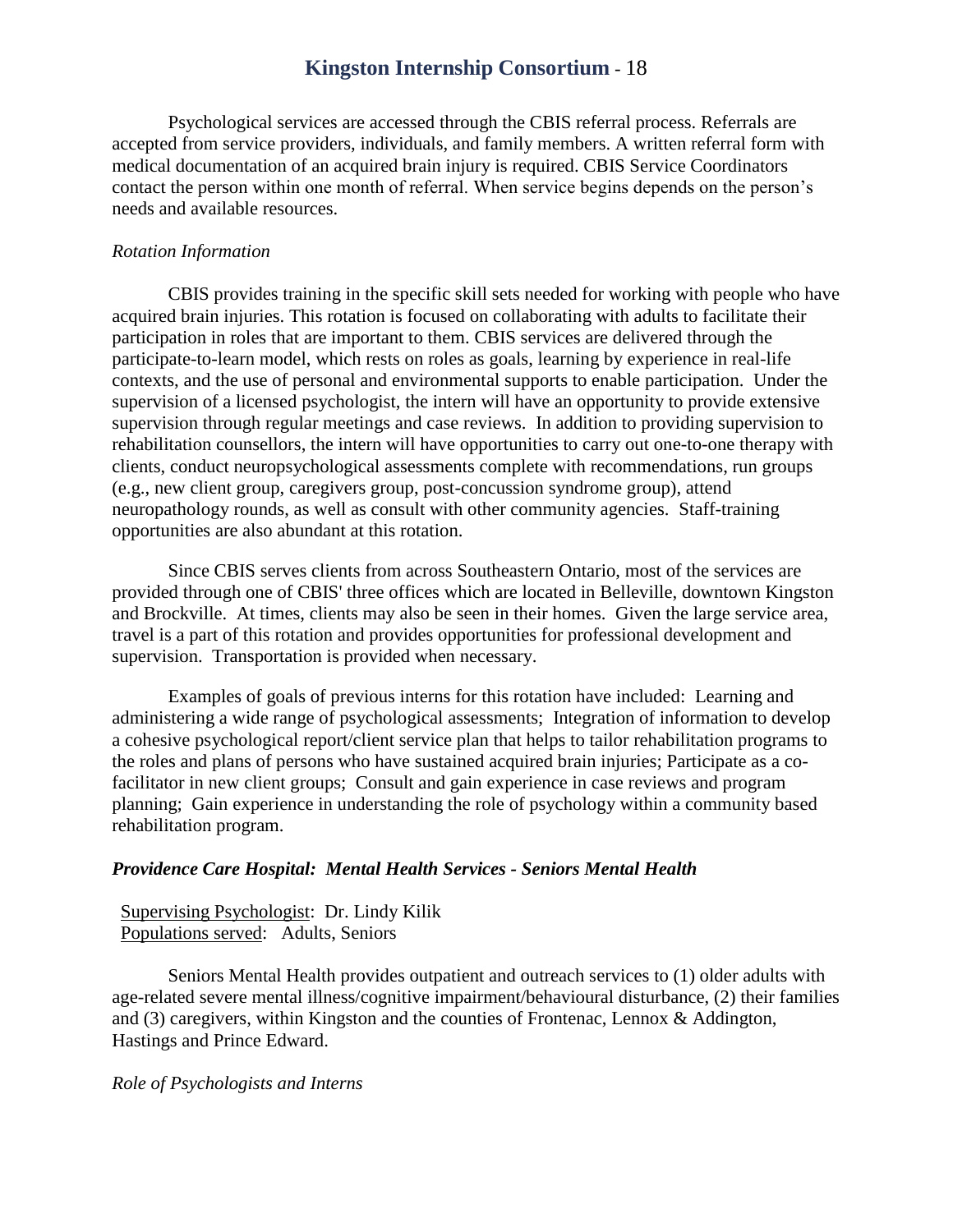There are  $1.65$  neuropsychologists<sup>1</sup>, providing neuropsychological/cognitive assessment, behavioural programming, and cognitive remediation and therapy services. Psychologists work within a multidisciplinary model of service delivery. There is an active research program that includes development of psychometric screening tools in dementia, driving and dementia and participation in drug trials.

Psychologists provide neuropsychological and cognitive assessment, cognitive remediation and therapy services. Team psychologists work within a multidisciplinary model of service delivery. Interested interns may be able to participate in the site's active research program that includes development of psychometric screening tools in dementia, driving and dementia, program evaluation and participation in drug trials. However, interns' training typically focuses on the clinical activities.

In order to address the referral questions, the intern conducts neurocognitive assessments and provides feedback to both the referral source and the client and his/her family. In addition, referrals for behavioural intervention from long-term care community partners are also sometimes received. There are also opportunities for individual therapy and for provision of caregiver support and education that includes training in caregiver behavioural programming/strategies.

#### *Client and Referral Information*

Referrals to the Neuropsychology Service are received internally from program psychiatrists. Referral questions are often related to diagnostic clarification, clarification of current cognitive profiles (strengths and weaknesses) as they relate to safety and functional levels in the community. Referrals for behavioural intervention from long-term care community partners are also received.

#### *Rotation Information*

 $\overline{a}$ 

The Seniors Mental Health rotation affords the intern the opportunity to work within various multi-disciplinary teams, providing services to outpatients/outreach clients. The primary aim of this rotation is the development of skills related to understanding and working with geriatric populations experiencing age-related changes in both cognitive and behavioural domains. Supervision of junior graduate students is offered as available. The intern also has the opportunity to become involved in staff training initiatives (e.g., in-services, participation in the Psychology Community of Practice Journal Club and Continuing Medical Education events such as Grand Rounds) and ongoing research projects, as appropriate.

Examples of goals of previous interns for this rotation have included: "To be able to identify different dementia patterns seen in neuropsychological assessment"; "To develop an appropriate assessment plan that addresses specific referral questions in the Seniors Mental Health outpatient/outreach program"; "To formulate recommendations regarding cognitive remediation and compensatory strategies to minimize the impact of cognitive impairment secondary to a dementia who are living in the community"; "To engage in supervision students

 $<sup>1</sup>$  The internship is accredited as a Clinical Psychology Program, despite having neuropsychologists as supervisors.</sup>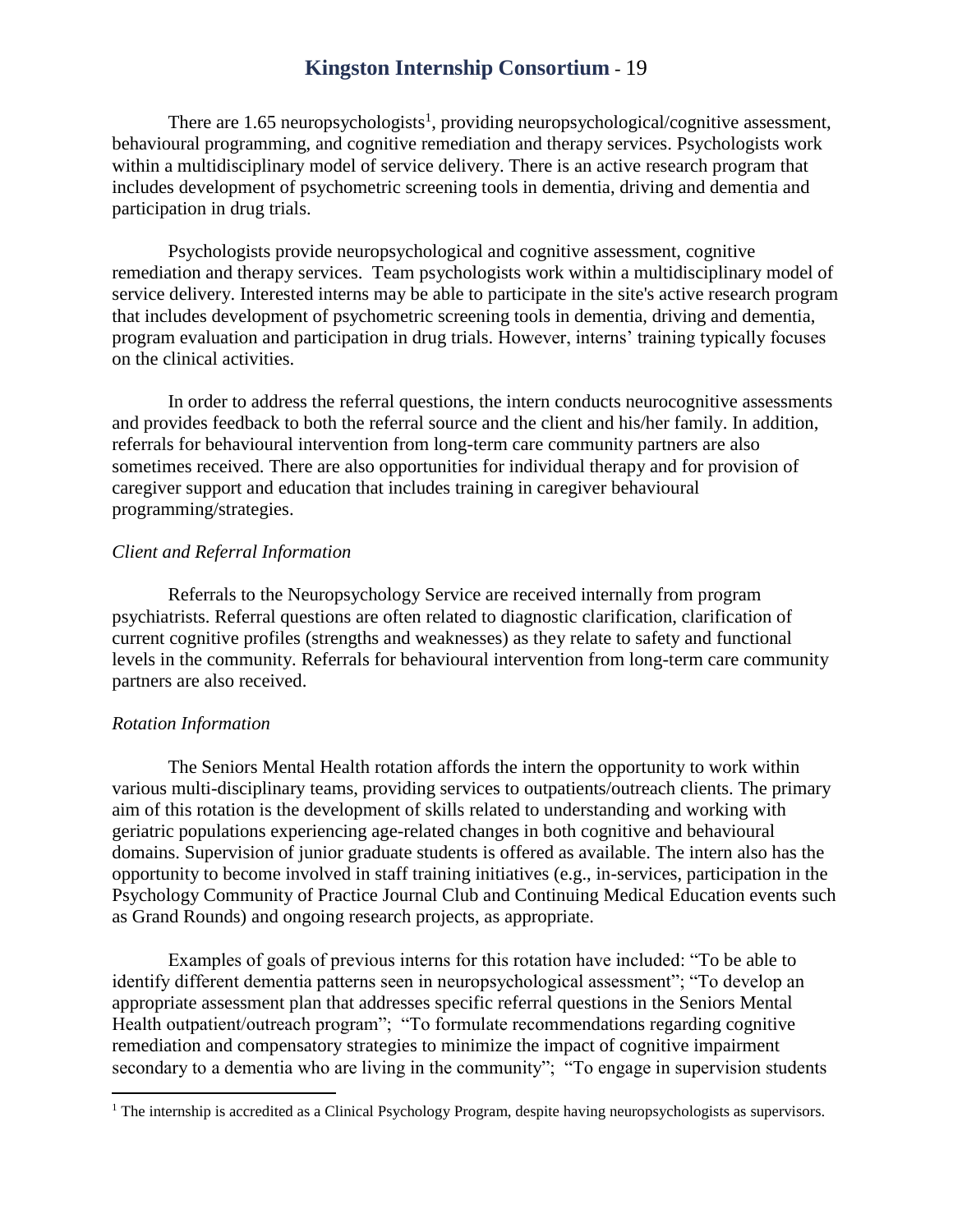from Queens University to develop strong assessment and therapy skills with a senior population".

#### <span id="page-22-0"></span>*Providence Care Hospital: Mental Health Services - Dual Diagnosis Consultation Outreach*   $\bm{T}$ eam<sup>2</sup>

Supervising Psychologist: Dr. Laura Hewett Populations served: Adolescents, Adults, Senior

The Dual Diagnosis Consultation Outreach Team (DDCOT) is a specialized mental health team that provides assessment, consultation and short-term intervention to adults (age 16 and up) who have an intellectual disability or autism spectrum disorder and a suspected mental illness or behavioural disorder. This interdisciplinary team (psychology, psychiatry, social work, occupational therapy, and nursing) works with the individual, family members, service providers, physicians and others to improve the well-being of clients with a dual diagnosis.

#### *Role of Psychologist and Intern*

The DDCOT currently includes one psychologist (0.8 FTE). Psychological services include: reviewing eligibility for services; individual assessment for mental health conditions, cognitive strengths and challenges, adaptive skills, and/or autism spectrum disorders; psychotherapy for issues such as depression, anxiety, grief; collaboration with the interdisciplinary team for treatment planning; consultation to persons, families, service providers and agencies, education, training; and program evaluation.

#### *Rotation Information*

 $\overline{a}$ 

The rotation with the Dual Diagnosis Consultation Outreach Team provides training in working with adolescents and adults with developmental disabilities and autism spectrum disorders. Psychology interns are exposed to issues related to bio-psycho-social assessment, differential diagnosis, and intervention strategies with adults with a variety of mental health issues and/or behavioural difficulties. A major focus of this rotation is interdisciplinary teamwork and the intern is invited to participate actively in this process at regular team meetings and during team consultations with persons and their support networks in Kingston and when travelling with the team to surrounding areas. In addition to conducting assessments (diagnostic, cognitive, adaptive functioning, behavioural, personality, mental health, etc.) and individual psychotherapy, the intern could also be involved in any therapy groups running during the rotation (e.g. adapted DBT, social skills, or addictions) as well as consultations to a variety of agencies, families, mental health and health professionals. The intern will also have the opportunity to experience the complementary roles of different members of the health care team in addition to supervised training in psychological services. Complexities including polymedication management, sensory difficulties, functional impairments, and advocacy regarding social system issues, are a regular part of case conceptualization and the intern will gain

 $<sup>2</sup>$  Note that this rotation is typically combined with the Queen's University Department of Psychiatry Developmental</sup> Disabilities Consulting Program and the intern will typically spend half the rotation at each site*.*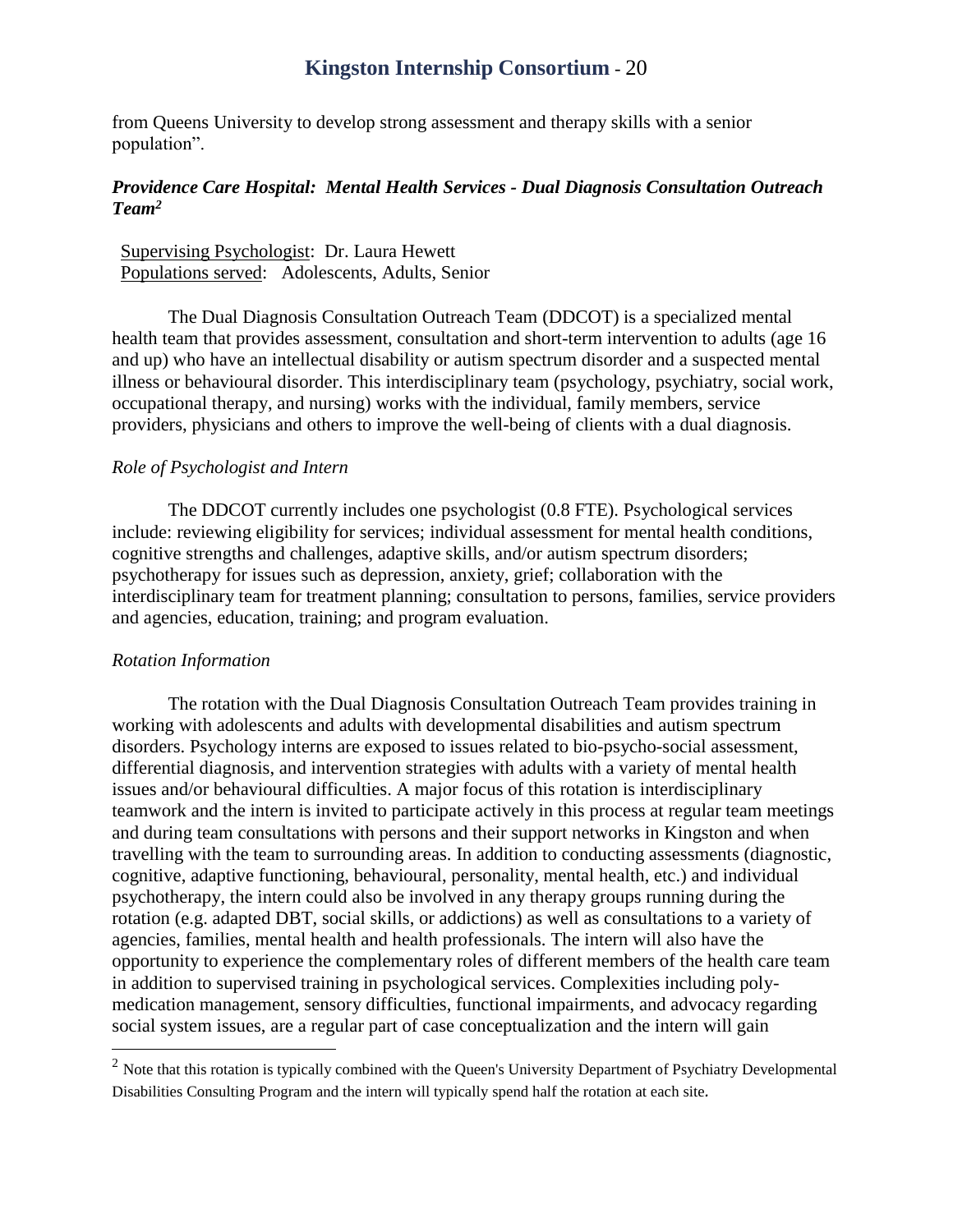exposure to working with these additional clinical practice issues. Collaboration with physicians and exposure to complex medical issues and genetic disorders is also part of the training. DDCOT services are provided across the six counties of Southeastern Ontario by way of the clinicians traveling to each area for several clinics per month, thus the intern will have the opportunity to experience service delivery in a number of contexts.

Examples of goals of previous interns for this rotation have included: Gain experience in differential diagnosis between autism spectrum disorders and mental health disorders; Tailor individual therapy approach to persons with a dual diagnosis; Increase breadth of experience with adult psychometric evaluation methods; Gain exposure to the process of consultation to community agencies; Gain experience in teasing apart the contributions of health conditions, genetic disorders, and cognitive functioning to mental health presentations; Gain understanding of the roles of psychology in different models of multidisciplinary teamwork.

\*\*\* Please note that the DDCOT rotation is a split rotation with the Queen's Developmental Disabilities Consulting Program (described in detail below). Interns will work through the DDCOT program 2 days per week, and then spend 2 days per week with DDCP.

#### <span id="page-23-0"></span>**Queen's University – Department of Psychiatry Developmental Disabilities Consulting Program<sup>3</sup>**

<https://psychiatry.queensu.ca/divisions/developmental-disabilities/ddcp>

Supervising Psychologists: Dr. Jessica Jones, Dr. Patricia Minnes Populations served: Child/Adolescent, Adult/Senior

 $\overline{a}$ 

The Developmental Disabilities Consulting Program (DDCP) is an interdisciplinary service-academic program in the Department of Psychiatry, Division of Developmental Disabilities at Queen's University. The program comprises of an inter-professional specialized team who work primarily with children and adults with a dual diagnosis (i.e., intellectual/ developmental disability and/or autism spectrum disorder with suspected mental health issues or challenging behaviour). The team comprises of psychiatry, psychology, and occupational therapy. DDCP members are faculty and staff of the Department of Psychiatry and Psychology, whose tripartite responsibilities include clinical service, conducting academic research, and teaching as part of the Academic Health Sciences Centre. DDCP academic responsibilities include research and education in intellectual/developmental disabilities and dual diagnosis within undergraduate medicine and graduate programs of family medicine, psychiatry, clinical psychology and occupational therapy.

<sup>&</sup>lt;sup>3</sup> Note that this rotation is typically combined with the Providence Care Dual Diagnosis Consultation Outreach Team and the intern will typically spend half the rotation at each site*.*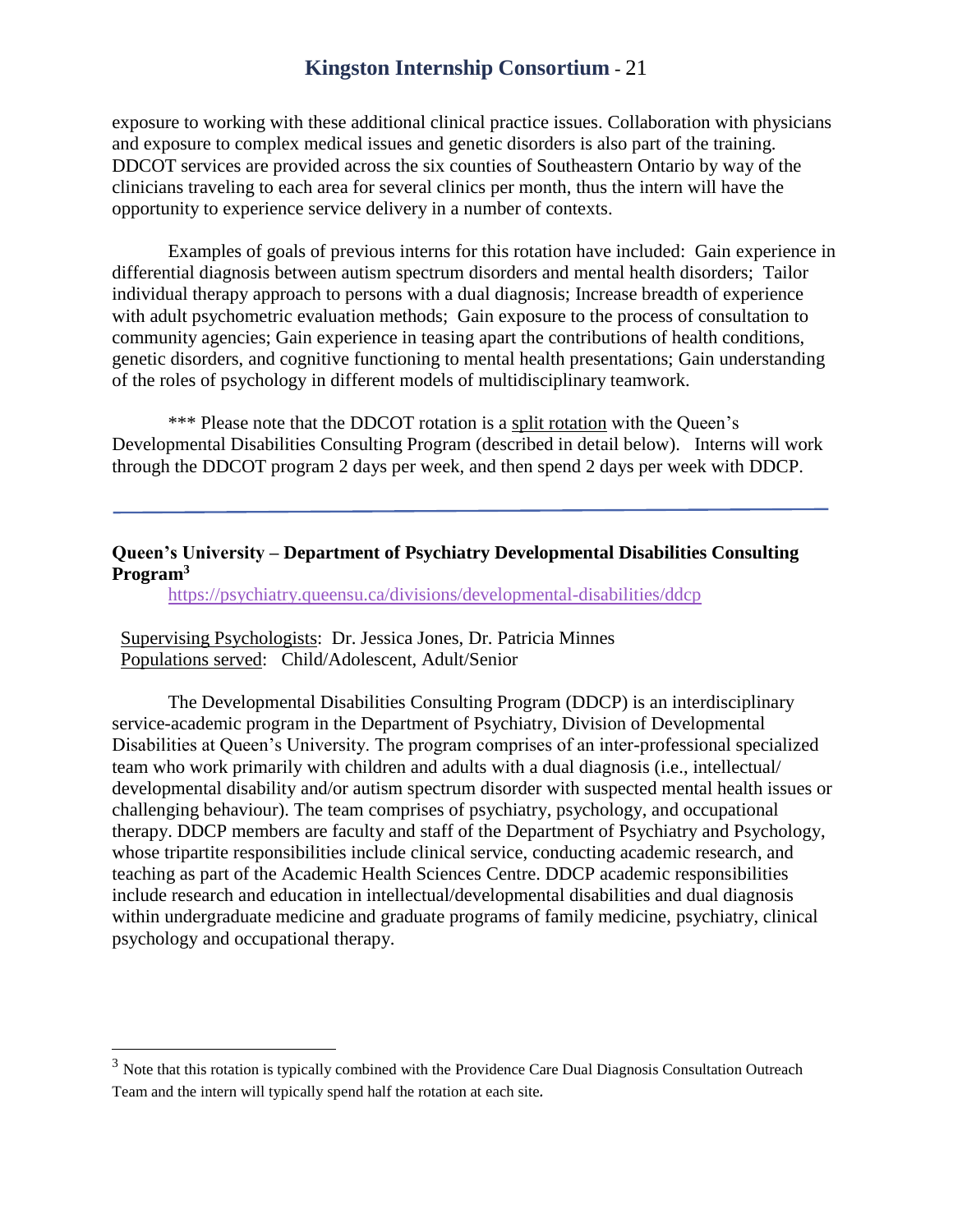#### *Role of Psychologists and Interns*

The program includes 1.2 clinical psychologists. An inter-professional collaborative care approach is used in providing assessment/consultation and intervention/treatment. Clients are seen either through uni-professional speciality clinics or inter-professional clinics with psychiatry and occupational therapy. Psychologists offer individual diagnostic assessments of developmental disability and/or autism spectrum disorders, differential diagnosis screening, individual psychotherapy (e.g. adapted CBT, DBT), behavioural assessments and consultations with caregivers, families and service agencies. Speciality psychological services are offered in complex ASD, family therapy and dual diagnosis forensics  $4$  (e.g., ASD offenders, sexualized behaviours, risk assessment and court reports). Psychology is also involved in behaviour support plan oversight and supervision of behaviour therapists within community agencies across the region. Peer supervision of psychology graduate students may be possible if student placements occur during the intern's rotation. Other DDCP speciality clinics include psychopharmacology, ASD and mental illness, and sensory integration clinics.

Psychological services are provided to children and adults within hospital inpatient and outpatient programs and through community agency outreach clinics, developmental and mental health, across Eastern Ontario (Frontenac, Lennox and Addington, Hastings, Prince Edward, Lanark, Leeds and Grenville). In addition, DDCP operates a fee for service clinic for psychology and OT providing diagnostic assessments, consultation and individual therapy; the latter clinics are either privately funded or through insurance and third party stakeholders.

#### *Client and Referral Information*

Referrals to DDCP are received from family physicians, paediatricians and psychiatrists or externally from community agencies and privately by caregivers and families. Clients are seen on their own or generally with caregivers/staff in a variety of settings including home, hospital, group home or community clinic. Consultation clinics involve seeing clients as a team to provide inter-professional diagnosis, formulation and treatment planning.

#### *Rotation Information*

 $\overline{a}$ 

The rotation with DDCP provides a varied and challenging placement with exposure to the multiple roles of psychology as a clinician, academic, educator, supervisor and consultant. The intern will be exposed to a range of ages (child/adolescent/adult), developmental and mental disorders and gain experience in consultation, assessment and therapy working with complex individuals with a dual diagnosis across the life span utilizing core competencies of a psychologist. If requested, interns may also participate in speciality clinics involving forensics, ASD and sensory integration.

Interns participate in the weekly DDCP meetings where referrals are triaged and clinical cases are discussed. Teaching rounds and academic logistics are also coordinated at this time

<sup>&</sup>lt;sup>4</sup> The internship is accredited as a Clinical Psychology Program, despite this rotation having a forensic clinical psychologist as a supervisor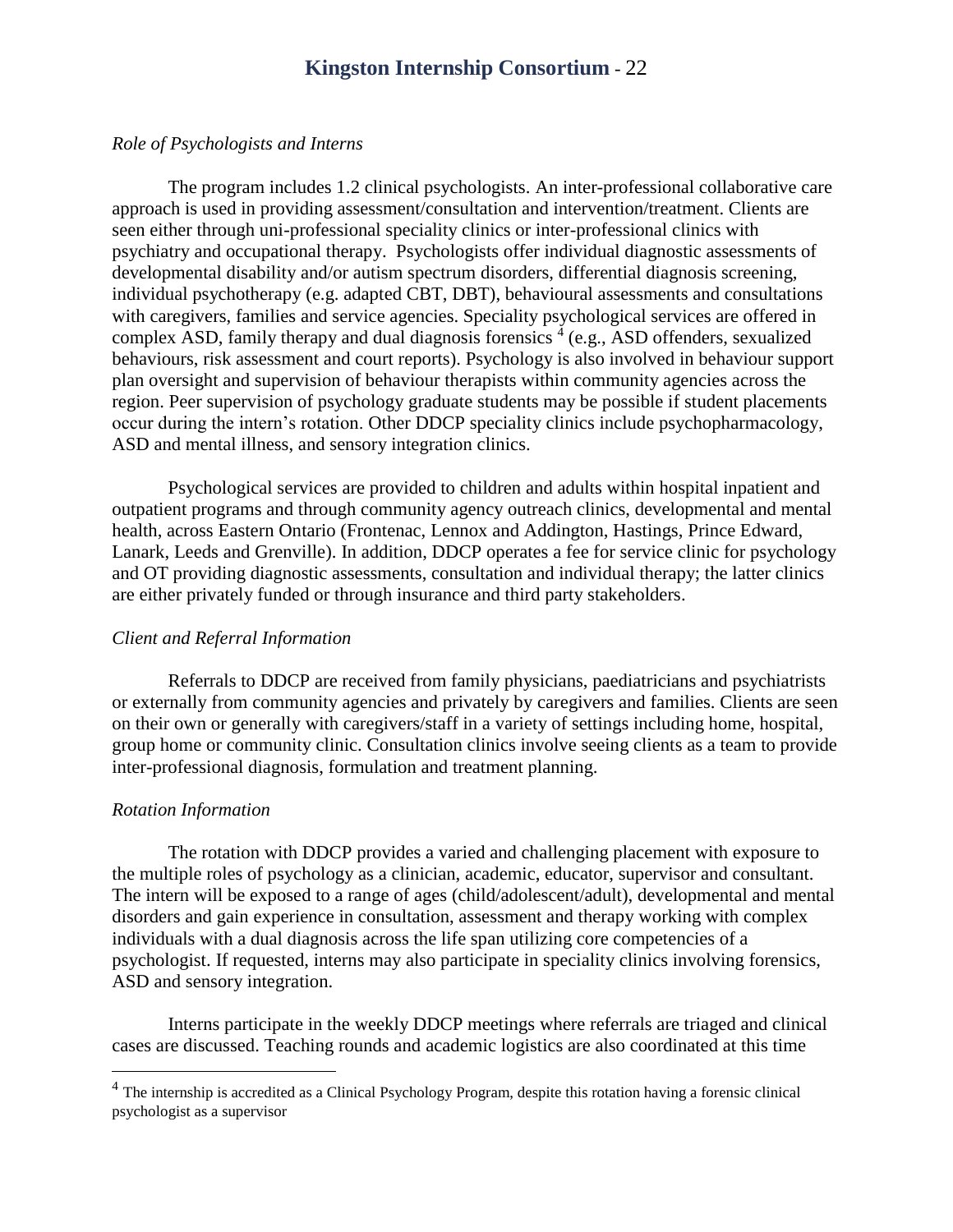including review of ongoing training, teaching and research activities. These weekly meetings embody the inter-professional scientist-practitioner focus of the team and interns gain valuable experience in each of the roles of psychologists while simultaneously increasing their awareness of the unique and shared roles of psychology, psychiatry, and occupational therapy in collaborative care. Interns will be typically given a caseload of independent assessment and therapy cases as well as participate in the speciality psychology and inter-professional clinics; the location of these either in Kingston or at outreach locations across the region thus travel will be necessary.

Intern placements provide the opportunity for interdisciplinary collaboration and peer supervision working alongside psychiatry residents, medical clerks, family medicine fellows and rehabilitation students. Interns may also have the opportunity to provide training supervision of psychology practicum students and behaviour therapists as a part of this rotation. Interested interns will also be given time and additional resources to become involved in any ongoing research projects that may include areas of genetic and behavioural phenotyping, forensic ID/ASD, adapted psychotherapy, group therapy trials (e.g. DBT) or rehabilitation projects.

Interns typically participate in the various training and teaching responsibilities of DDCP including inter-professional teaching initiatives such as the Undergraduate Medicine Clinical Skills seminars, annual Psychiatry Concise Course in Dual Diagnosis, weekly Psychiatry Department Grand Rounds, or training workshops for community agencies.

Examples of goals of previous interns on this rotation have included: Gain experience with assessment/interview procedures for individuals with dual diagnosis and ASD (children and adults); Gain experience with evidence based treatment and intervention with individuals with dual diagnosis and ASD; Direct experience working within an inter-professional team on case conceptualization, Diagnosis and clinical formulation; Expand knowledge in differential diagnosis in individuals with dual diagnosis; Expand knowledge with adapted multi-model therapeutic approaches (i.e. individual, family or group therapy and individually tailored CBT, DBT); Direct exposure to forensic psychology services including risk assessment and management, offending therapy and psychological court reports.

#### <span id="page-25-0"></span>**KidsInclusive [www.kidsinclusive.ca](http://www.kidsinclusive.ca/)**

Supervising Psychologists: Dr. Christine Wasson, Dr. Tess Clifford Populations served: Child, Adolescent

KidsInclusive is one of twenty children's treatment centres in Ontario. It is an outpatient rehabilitation centre based within Kingston Health Sciences Centre, Hotel Dieu Site that provides multi-disciplinary assessment and treatment for children and adolescents with physical or neurological disabilities, infants and preschoolers at risk of developmental delay, and children with feeding difficulties. The emphasis at KidsInclusive is on parent education and liaison with those community agencies that are involved with the children and families on a regular basis. KidsInclusive also serves as an Autism Diagnostic Hub site for the Southeast region, and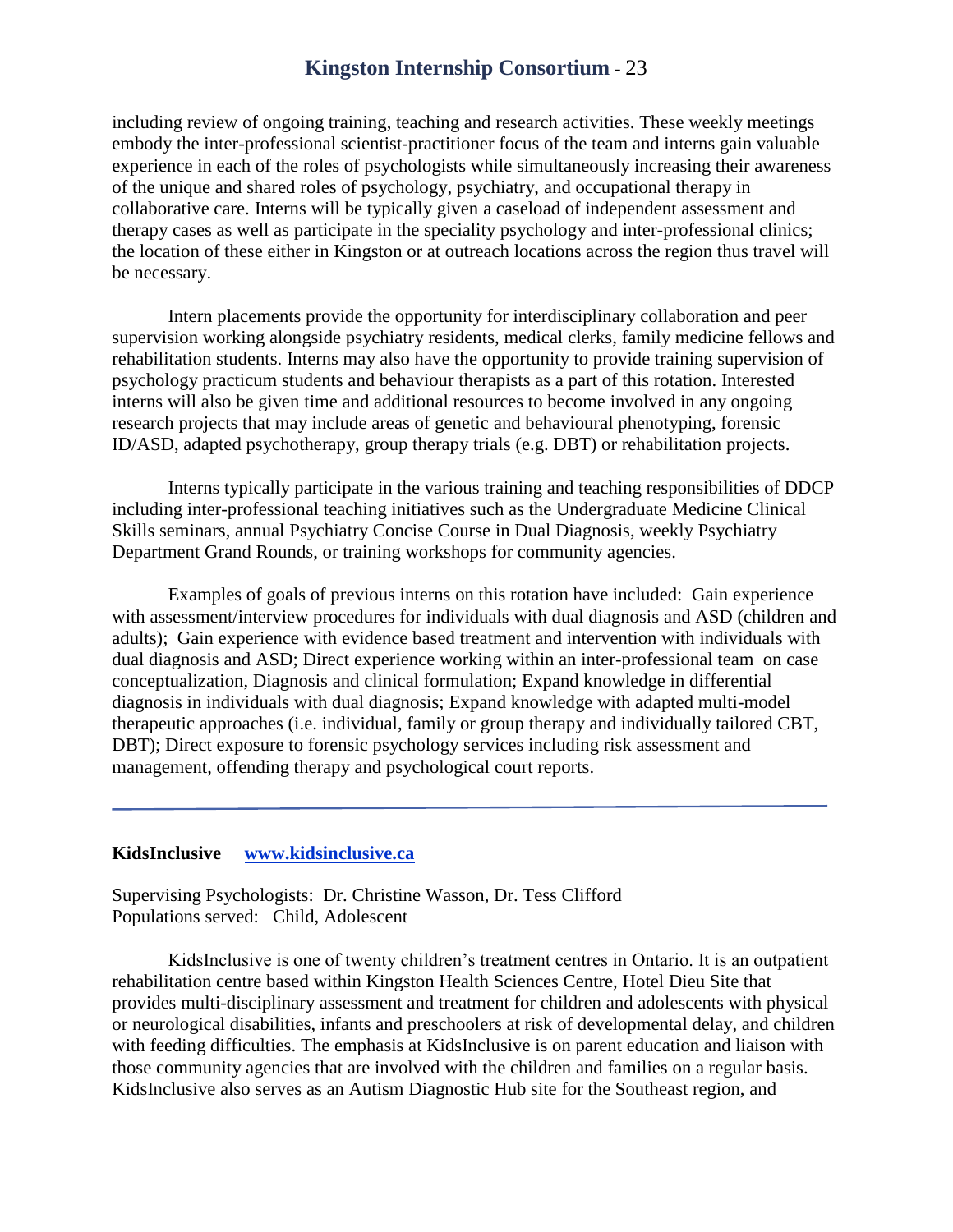provides Ontario Autism Program funded core services, including parent-mediated early interventions, and Urgent Response Services.

#### *Role of Psychologists and Interns*

KidsInclusive currently has two psychologists. Dr. Wasson provides psychological Services including: psychological assessments, assessments for eligibility for Developmental Services of Ontario (DSO), collaboration with the multidisciplinary team for treatment planning and consultation to clients, families, schools and community agencies related to the development of school program planning and managing behaviour problems. KidsInclusive is organized into multi-disciplinary teams: Early Years, Bridges, School Age, Neuromuscular, and Paediatric Acquired Brain Injury. There are also a number of specialized clinics at KidsInclusive (First Step, Special Infant, Augmentative Communication Services, and Neuromuscular). Currently, psychological services are provided primarily to the Early Years, Bridges, School Age and Paediatric Acquired Brain Injury Teams. However, clients from the other teams are referred for Psychological Services on occasion.

Dr. Clifford provides psychological assessment, consultation and brief intervention services to children and youth with Autism Spectrum Disorders, ranging in ages from 16 months to 18 years. Dr. Clifford is currently splitting her time between the Autism Diagnostic Hub, and Urgent Response Service, while also providing supervision for the Social ABCs, parentmediated early intervention program for toddlers with ASD. This work includes collaboration with multidisciplinary teams, supervision, and consultation, as well as education to other service providers for capacity building.

#### *Client and Referral Information*

Referrals to the KidsInclusive are received externally from physicians (i.e., family doctor; paediatrician). One of the two paediatricians at KidsInclusive initially sees the client and their family. The paediatrician, in consultation with client's team, determines the specific services to be provided, including Psychological Services. Requests for Psychological Services can also be made, by members of the team working with the client at any time during their care. Reasons for referral and presenting problems vary widely and include cognitive and academic assessments, questions about emotional status and consultations to staff about systemic and family issues. In some cases, clients are seen only by the psychologist in the Autism Diagnostic Hub and involved with other team members.

#### *Rotation Information*

At KidsInclusive, a specific training goal is to increase awareness of the assessment and treatment issues that pertain to children and adolescents with learning and developmental disabilities and complex medical problems.

The rotation at KidsInclusive provides training in working with children and adolescents (including young adults up to the age of 21 years) with developmental/learning, emotional and/or behavioural difficulties. Interns will be exposed to issues related to psychoeducational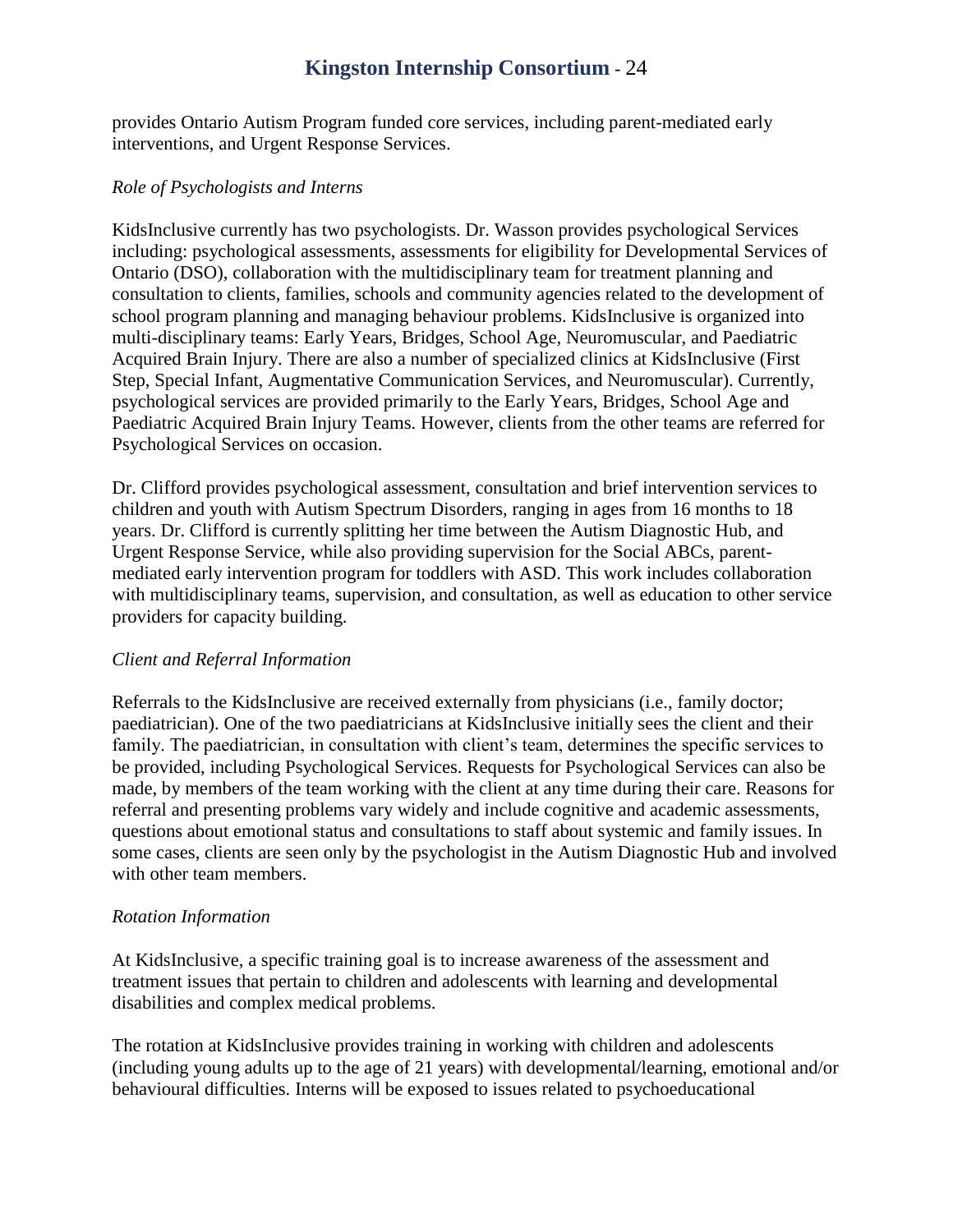assessment, differential diagnosis, and programming for children with a variety of cognitive profiles and/or behaviour difficulties. Services are provided through interdisciplinary teamwork and interns will be invited to participate actively in this process at weekly team meetings and at family conferences. In addition to conducting assessments (diagnostic, cognitive, adaptive functioning, behavioural, personality, mental health, etc.), interns will also have the opportunity to observe assessments and treatments by other health care providers at KidsInclusive, such as Occupational and Physiotherapy, Speech and Language Pathology, Special Infant Clinic and Augmentative Communication Services.

Interns will be given the experience to use a wide variety of developmental and cognitive (e.g., Merrill-Palmer Revised, WPPSI-IV, WISC-V, Stanford-Binet-5, NEPSY-II), academic (e.g., WIAT-III, YCAT), memory (e.g., WRAML-2) and adaptive (e.g., Adaptive Behavior Assessment System -Third Edition; Vineland Adaptive Behavior Scales – Third Edition) assessment measures. Occasionally, interns have had the opportunity to participate in an ADOS 2 assessment. Interns working with Dr. Clifford will primarily complete semi-structured interviews and observations with children and youth to complete assessments for ASD. Interns may also be involved in consultation and brief intervention for children and youth with ASD and significant behavioural or mental health concerns requiring urgent response. The Urgent Response Service is a brief, time limited multidisciplinary consultation and treatment service designed to support families in avoid the need for crisis services (e.g., hospitalization, placement out of home). The psychologist provides leadership in treatment planning in this service.

Examples of goals of previous interns for this rotation have included: To gain experience completing psychological assessments on children who require supports and accommodations as they transition from Kindergarten to Grade 1; To collaborate with, as well as to provide consultation services to other health professionals and to community agencies; To become increasingly familiar with various differential diagnoses (e.g., Learning Disabilities, Intellectual/Developmental Disabilities, Generalized Anxiety Disorder, Fetal Alcohol Spectrum Disorder & Attention Deficit Hyperactivity Disorder) and the communicating of such diagnoses; To continue to develop understanding of medical issues and cognitive/psychological processes and how they relate to assessment, behavioural presentation and recommendations; To participate in multidisciplinary team meetings.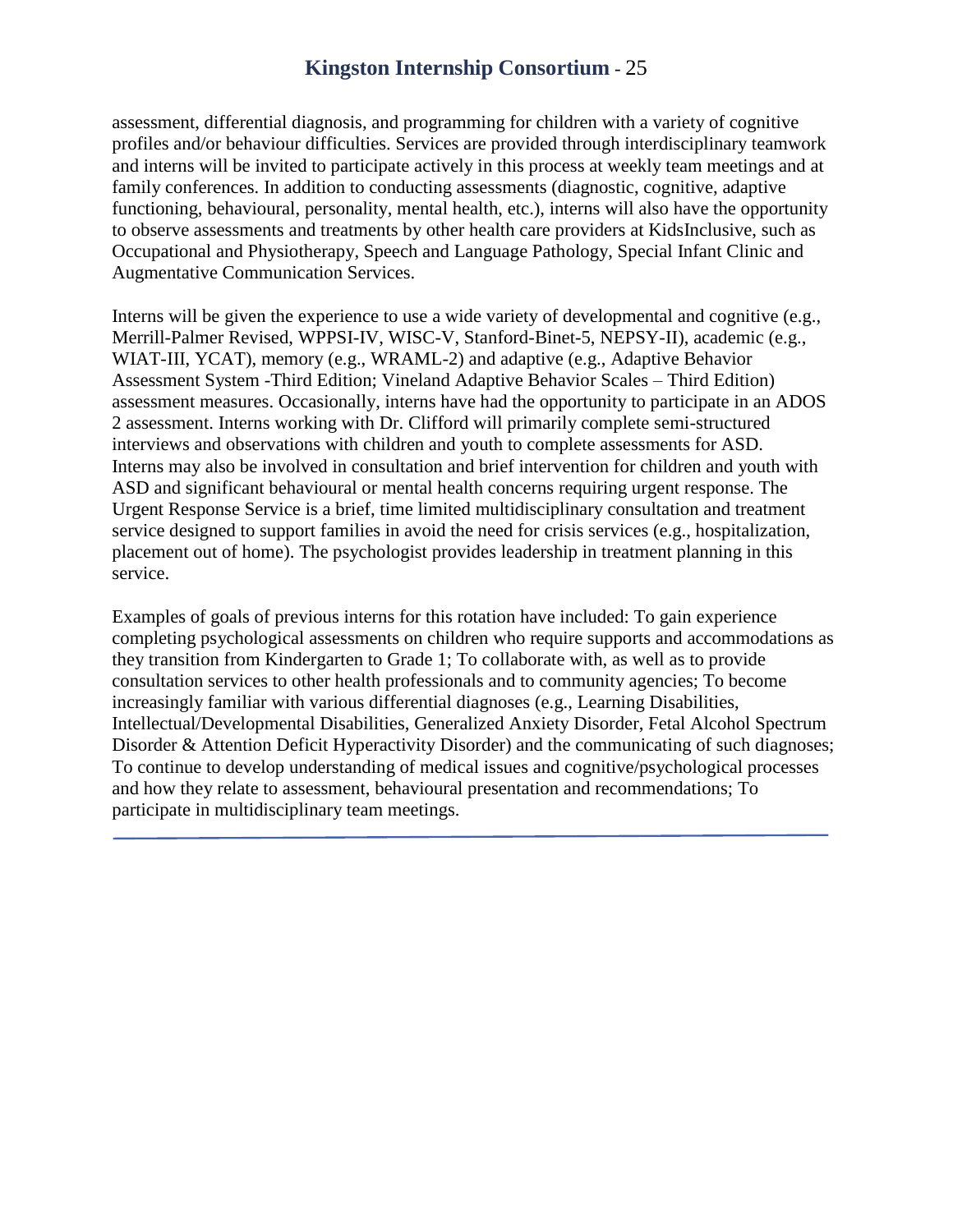## **Program Faculty**

<span id="page-28-0"></span>The Kingston Internship Consortium consists of a Director of Training, who is employed at Ongwanada, and the psychologists who are employed in Psychological Services at each of the partner agencies. In addition, the intern is encouraged to interact with and learn from other Psychological Services staff, including psychological associates, psychometrists and behaviour therapists. And finally, interns are involved with many other disciplines through interprofessional teams.

#### *Credentials of Staff Involved*

All primary supervisors are registered within the province of Ontario and have completed the requirements for registration with the College of Psychologists of Ontario. These clinical psychologists provide the primary supervision. However, training may also be provided by Psychological Associates, supervised staff (e.g., psychologists in supervised practice, and behaviour therapists) or inter-professional team members (psychiatrists, social workers, occupational therapists, nurses, physiotherapists, etc.). Please note that despite having neuropsychologists in the faculty, the training focus is in Clinical Psychology. Faculty are listed in alphabetical order.

#### <span id="page-28-1"></span>**Director of Training**

Dr. Sean Kerry, Psychologist

Degrees: Ph.D. Counselling Psychology (University of Alberta) Internship: University of Alberta, Faculty of Education - Clinical Services Setting: Ongwanada - Psychological Services & Community Behaviour Services Registration: Clinical and Counselling Psychology

#### <span id="page-28-2"></span>**Primary Supervisors**

Dr. Laura Hewett, Psychologist Degrees: B.Sc.H Life Sciences (Queen's University), M.A. Clinical Psychology (Queen's University), Ph.D. Clinical Psychology (Queen's University) Internship: Kingston Internship Consortium, Kingston, Ont. Setting: Providence Care Hospital, Mental Health Services – Dual Diagnosis Consultation Outreach Team Registration: Clinical and Rehabilitation Psychology

Dr. Jessica Jones, Psychologist Degrees: B.A. (Ottawa), D. Clin. Psy. (University of Wales, Cardiff), P. Cert. Applied Psychology (Glamorgan University) Internship: Cardiff University: Llandaff Hospital – Neurological Rehabilitation Hospital; Caswell Clinic – Regional Forensic Medium Secure Unit; Llwyneryr Unit – Learning Disability Adult Treatment Unit & Child Challenging Behaviour Team Setting: Queen's University – Department of Psychiatry Developmental Disabilities Consulting Program, Providence Care – Mental Health Services Dual Diagnosis Consultation Outreach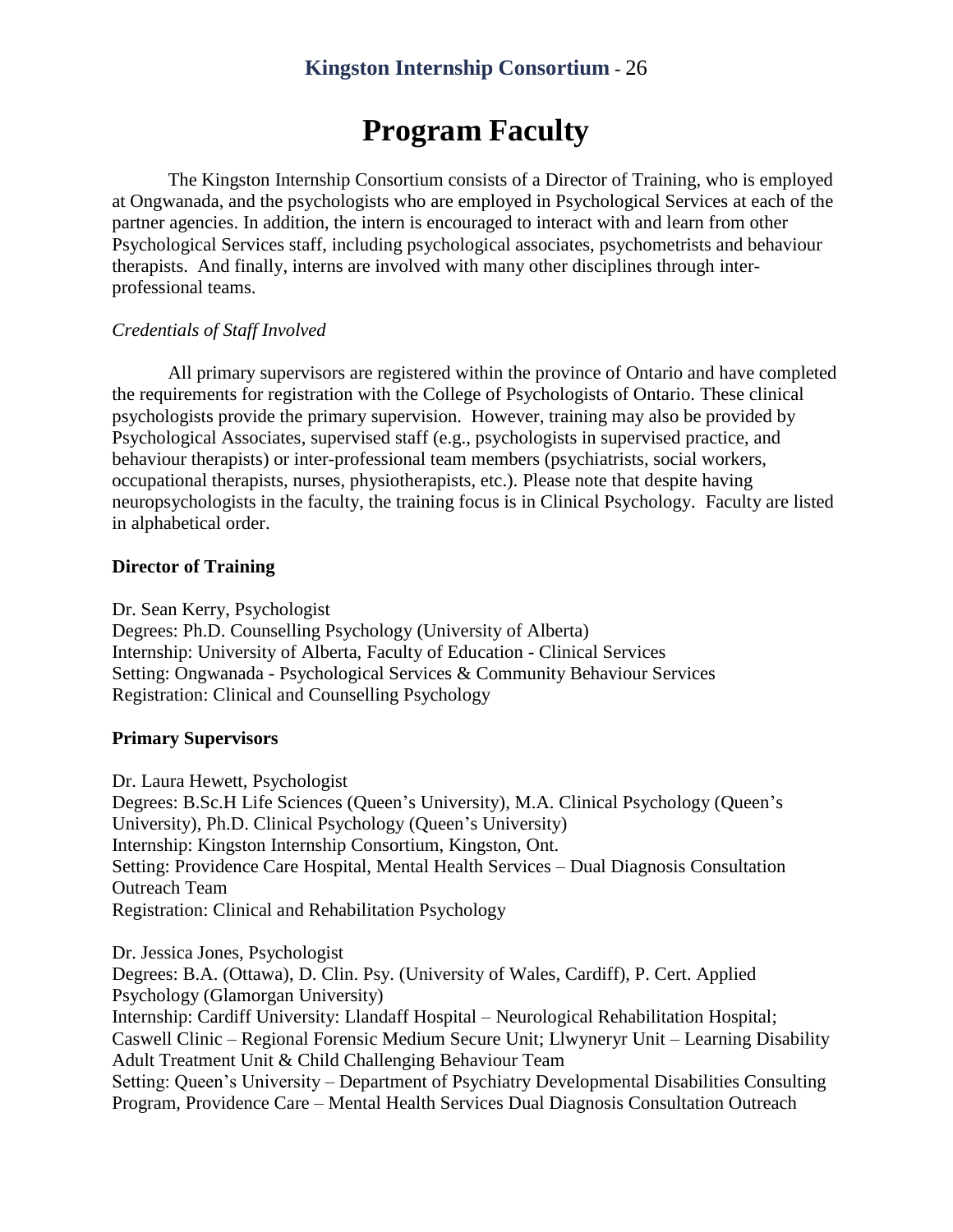Team Registration: Clinical and Forensic Psychology

Dr. Lindy A. Kilik, Neuropsychologist Degrees: B.Sc. (University of Toronto); M.A./Ph.D. (Queen's University) Internship: KGH Department of Psychology, KPH Department of Psychology Setting: Providence Care Hospital-Mental Health Services, Seniors Mental Health Registration: Clinical, Clinical Neuropsychology, Rehabilitation

Dr. Martin Logan, Neuropsychologist

Degrees: B.A. (University of Ottawa), M.A. (University of Ottawa), Ph. D. (University of Calgary) Internship: Neuropsychology - Hamilton Health Sciences / Chedoke McMaster Post-Doctoral Internship Setting: Providence Care Hospital – Community Brain Injury Services Registration: Rehabilitation, Clinical Neuropsychology

Dr. Patricia Minnes, Psychologist

Degrees: B.A. (Hons) (Queen's University); M.Phil. Clinical Psychology (University of Edinburgh, Scotland); Ph.D. Developmental Psychology (York University, Toronto) Internship: Clark Institute, Child and Family Studies Centre, Toronto, Ont. Setting: Department of Psychiatry Developmental Disabilities Consulting Program Registration: Clinical, Counselling and Rehabilitation Psychology

Dr. Christine Wasson, Psychologist Degrees: B.A. (UNBSJ); M.A, School Psychology; Ph.D., Developmental Psychology (OISE-University of Toronto) Internship: Hospital for Sick Children – Child Development Centre Setting: Kingston Health Sciences Centre, Hotel Dieu Site – KidsInclusive Registration: School Psychology

Dr. Tess Clifford, Psychologist Degrees: B.A. (McMaster), M.A. Clinical Psychology (Queen's University), Ph.D. Clinical Psychology (Queen's University) Internship: Kingston Internship Consortium, Kingston, Ont. Setting: Kingston Health Sciences Centre, Hotel Dieu Site- KidsInclusive Registration: Clinical Psychology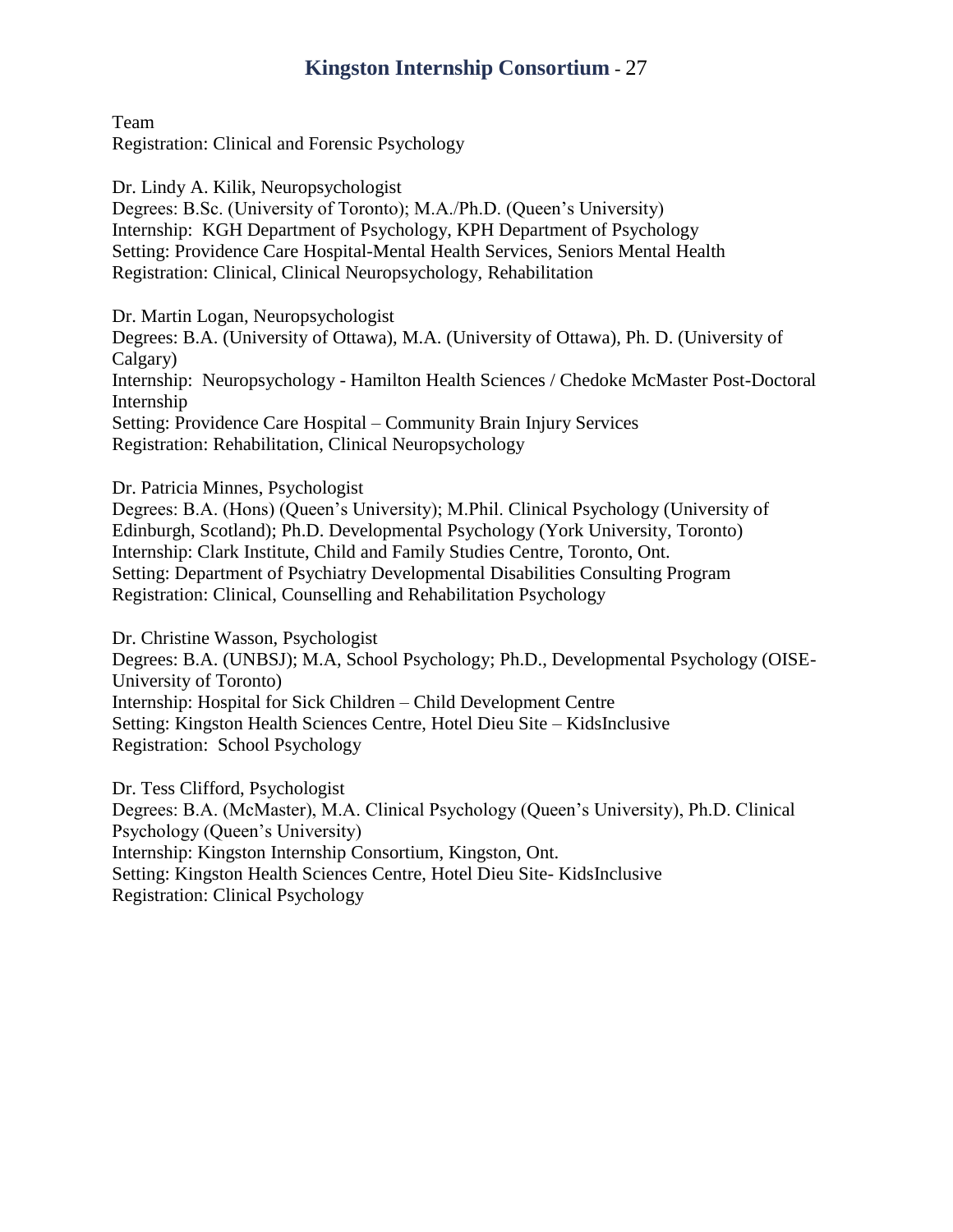# **Application Procedure**

<span id="page-30-0"></span>The Internship participates in the APPIC Internship Matching Program. All applicants must register with the National Matching Services [\(www.natmatch.com/psychint](http://www.natmatch.com/psychint) ) to be considered.

### **Kingston Internship Consortium NMS site number**: 183811

Kingston Internship Consortium APPIC Member Number: 1838

The APPIC Application for Psychology Internship (AAPI) is available at the APPIC website at <https://www.appic.org/Internships/AAPI>

Your application would include:

- All elements of the AAPI Online
	- o General Application, Cover Letter, Curriculum Vita (all elements), Graduate Transcripts, References, Verification By Program
	- o Of the 3 letters of reference, one is from your research supervisor
- Letters of reference follow the APPIC guidelines <https://www.appic.org/Internships/AAPI#REF> or the APPIC Standardized Reference Form https://www.appic.org/Portals/0/downloads/AAPI/SRF-Revised-2021.doc?ver=2021-08- 08-211023-793
- We do not require any supplementary materials

<span id="page-30-1"></span>**Deadline for Applications**: November 1

**Interview Notification:** The Interview notification date recommended by Canadian Council of Professional Psychology Programs is the first Friday in December. Applicants can expect to hear no later than this first Friday in December regarding their interview status.

**Interviews**: Interviews are held mid-January typically the last 3 days of the 2nd week of January and the first 3 days of the third week of January, in accordance with Canadian Council of Professional Psychology Programs guidelines.

Presently**, all interviews will be conducted through videoconferencing.** Administrative assistants and support personnel will make the necessary arrangements for the interviews with invited applicants.

If any of our positions remain unfilled after the match, we will follow APPIC guidelines for participation in Match Phase II. All interviews during that time will be by telephone or videoconference platforms. In the event that there are internship positions available after Phase II of the match, the Kingston Internship Consortium may choose to participate in the Canadian post-match process sponsored through the Canadian Council of Professional Psychology